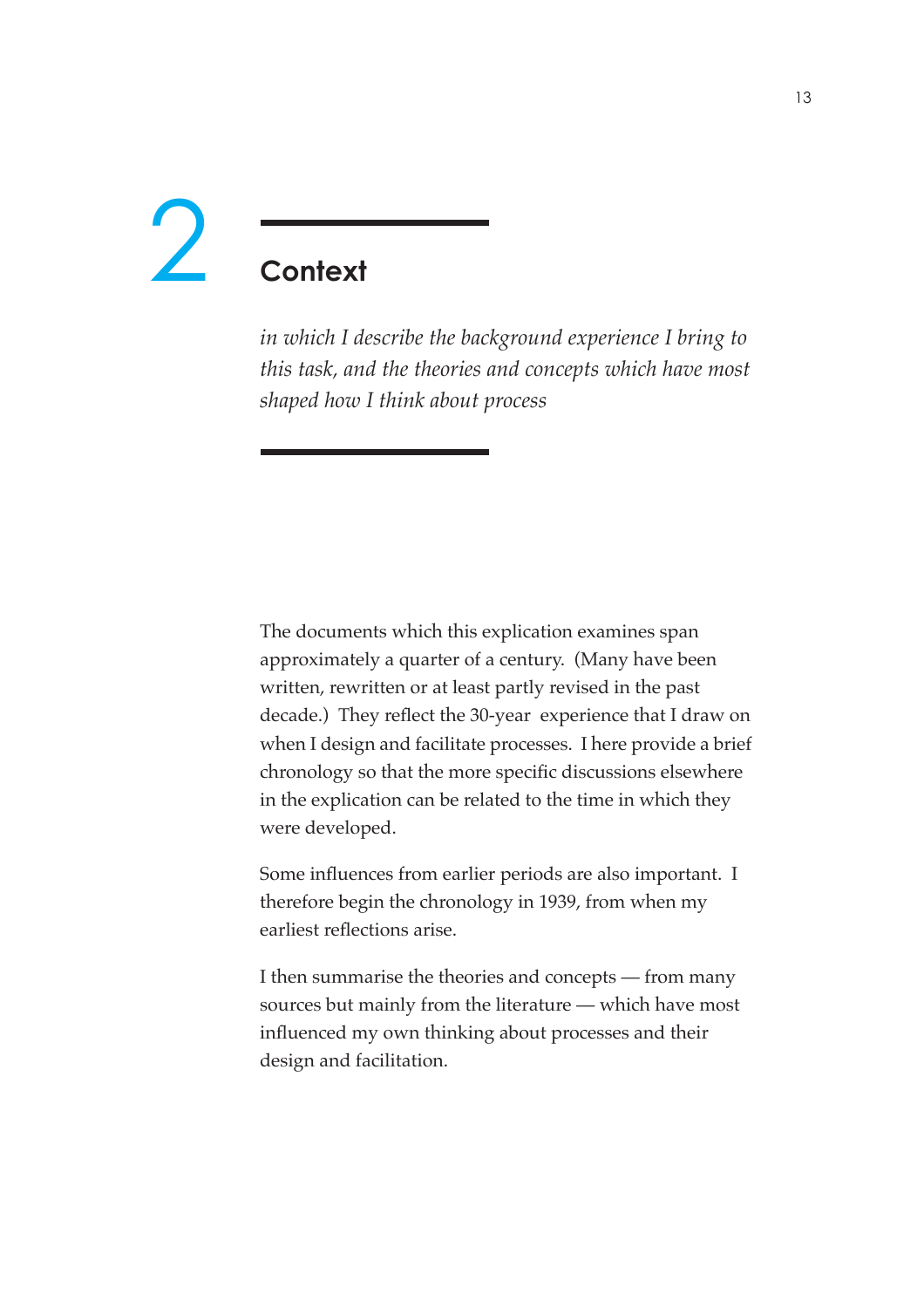# **A chronology of relevant activities**

- 1 1939-1945 It is probably relevant that in my early years I was shared around amongst various family members (my mother died when I was young; my father was overseas in the armed forces during the second world war). Because I was not given a consistent upbringing I learned at an early age that the adults in my life didn't agree on many things. This freed me to make up my own mind. I also recall being thoughtful and having a lively curiosity which often got me into trouble.
- 2 1952-1956 An apprentice electrician, I simultaneously studied several years of a diploma in electrical and mechanical engineering. I disliked it, probably because it wasn't my choice. It probably encouraged my natural tendency towards scepticism.
- 3 1957-1968 I worked as an electrical draftsperson, doing drafting and design work. The experience of rendering a complex object as a series of drawings now provides me with metaphoric understanding of the relationship between theory (or drawing) and reality. The general semantics motto "the map is not the territory" (see later) was meaningful to me as soon as I encountered it.

I learned computer programming, which is process design of a sort, and discovered some unexpected parallels between the structures of computer programs and organisations, including the virtues and dangers of hierarchy.

During this time I also completed first an adult matriculation (which gave me access to university) and then the undergraduate component of a BA (see below).

- 4 1960-1963 Adult matriculation. In the process I rediscovered the joy in learning which I thought I had lost during my apprenticeship and engineering studies.
- 5 1961-1963 Amateur theatre work during evenings and weekends. This was primarily backstage work (lighting, stage management, direction).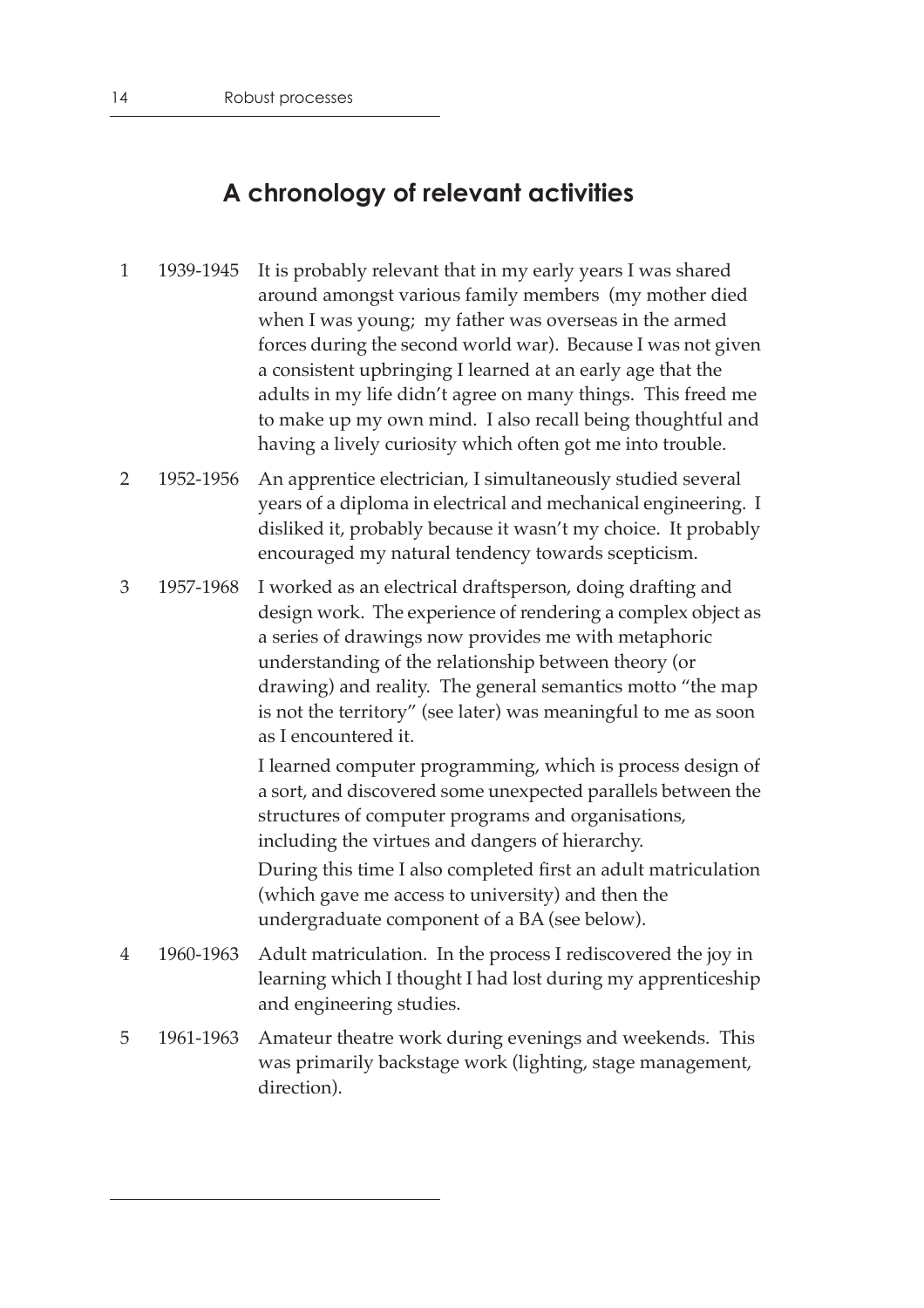|   |           | During stage management and especially production I<br>became interested in finding some way of helping the cast of<br>a play express a playwright's intention while taking into<br>account their own skills and preferences. This, I now<br>recognise, was also process work of a sort.                                                                                                                                                                                                                                       |
|---|-----------|--------------------------------------------------------------------------------------------------------------------------------------------------------------------------------------------------------------------------------------------------------------------------------------------------------------------------------------------------------------------------------------------------------------------------------------------------------------------------------------------------------------------------------|
| 6 | 1964-1968 | I studied the undergraduate component of a BA in<br>experimental psychology and English language. I enjoyed<br>both. The studies in experimental psychology taught me to<br>value rigour and good design in research. English language<br>studies introduced me to methodologies outside those used<br>in experimental psychology (though not yet action research).<br>The combination of psychology and language aroused my<br>curiosity in psycholinguistics and psychophonology, the<br>topics of my later thesis research. |
| 7 | 1969      | Experimental psychology honours, full time. I met regularly<br>with some class colleagues. In these meetings I learned the<br>value both of pooling expertise, and learning by helping<br>others learn. Though I didn't know it then, some colleagues<br>and I functioned much as an action learning set.                                                                                                                                                                                                                      |
|   |           | I also audited subjects in organisational psychology and<br>human ecology, my first exposure to non-experimental<br>research approaches within psychology. I experienced the<br>first intimations that undergraduate psychology was as much<br>indoctrination as education.                                                                                                                                                                                                                                                    |
| 8 | 1970      | Temporarily, recruitment officer in the personnel department<br>of a large public service organisation. My duties were heavy<br>and routine. For relief I began to explore and improve the<br>links between recruitment and the other personnel functions,<br>which I thought were poorly integrated.                                                                                                                                                                                                                          |
|   |           | It was only later that I recognised that this task too could be<br>regarded as an example of process design.                                                                                                                                                                                                                                                                                                                                                                                                                   |
| 9 | 1970-1973 | Industrial Psychologist in the Australian public service. This<br>work had three main components:                                                                                                                                                                                                                                                                                                                                                                                                                              |
|   |           | The Queensland part of field research, including case<br>$\blacksquare$<br>study research.                                                                                                                                                                                                                                                                                                                                                                                                                                     |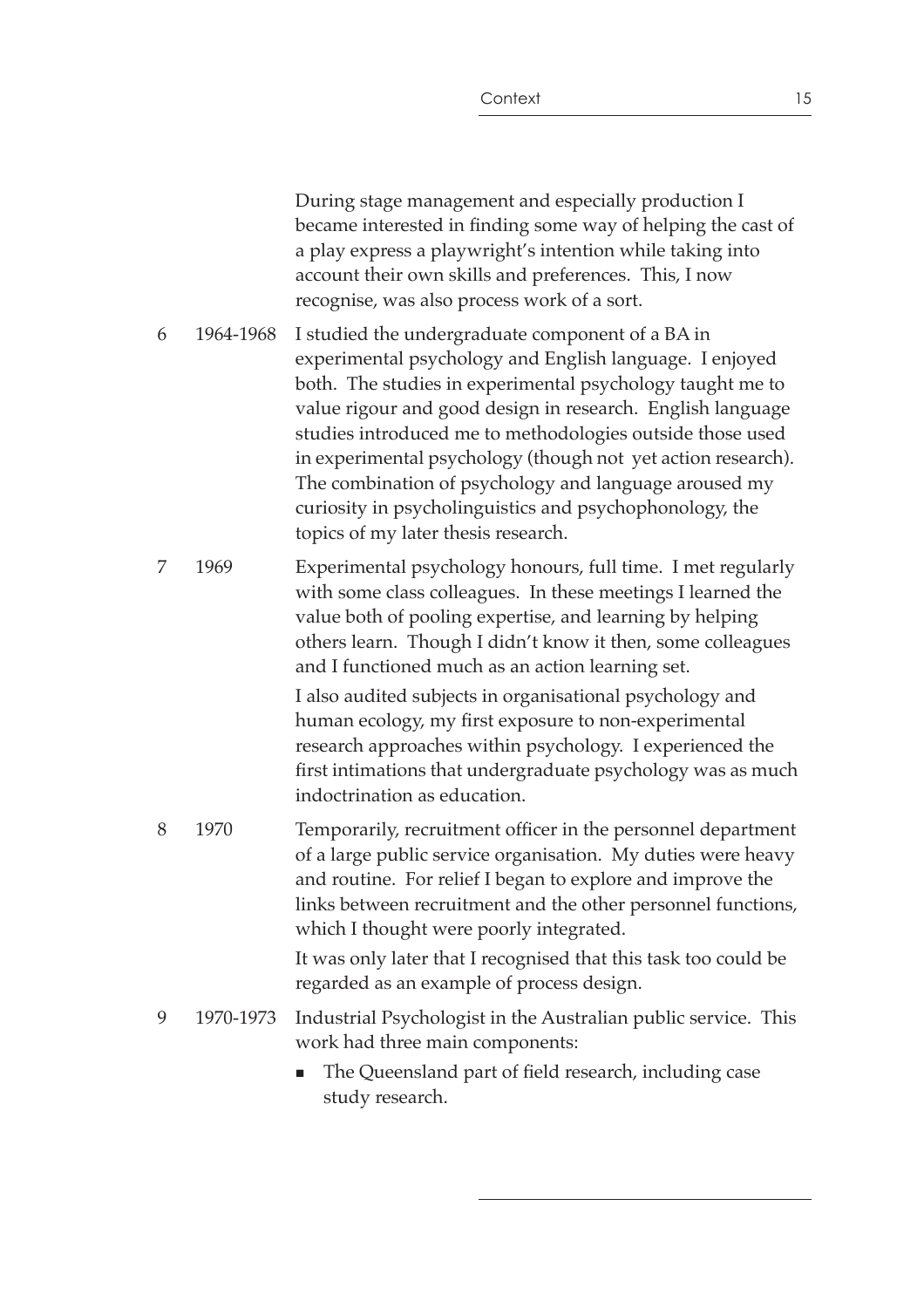- An information service on personnel practices and industrial democracy offered to commerce and industry. It was mostly helping managers solve problems. Thus I began to develop an interest and skills in consulting.
- Keeping up to date with the relevant literature. In the course of doing so I became familiar with a wide literature in industrial democracy, organisational design, and organisational change.

I also facilitated occasional sessions in training programs.

- 10 1973 Lecturer (part-time, one class per week) in a first year psychology subject as part of a management program. The classes were small enough that I was able to experiment confidently with ways of increasing the level of activity and involvement of class members.
- 11 1974-1994 Lecturer full time in organisational psychology at the University of Queensland. The emphasis in the classes I inherited or developed was on the integration of theory and practice. The classes were intended to help participants to develop useful and marketable skills in organisational psychology, human resources management and change management.

These 21 years mark most clearly an explicit interest in the design of processes robust enough to be used with relative safety and effectiveness by new graduates. I documented many such processes during this time.

Towards the end of my stay at the University of Queensland I began to develop resource materials, mostly web based, for action researchers.

12 1975 ongoing During my academic career I have maintained a private business as a consultant in community and organisational change, and a small desktop publishing business in the same field.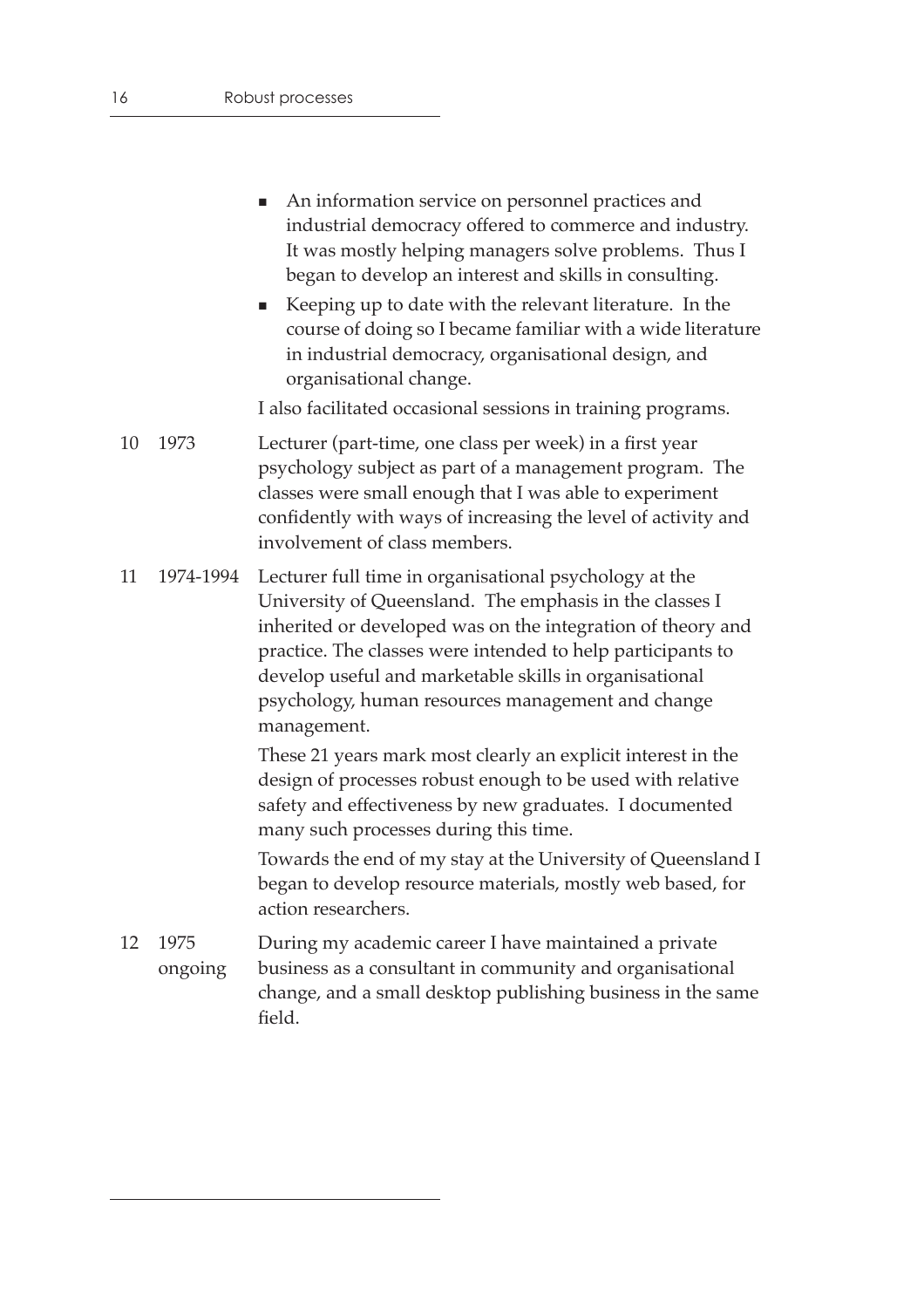- 13 1994-1999 Associate Professor, part time, Southern Cross University. On appointment, my brief was to develop for Southern Cross University an international reputation in action research. (I believe I've achieved this.)
- 14 1994-2002 Lecturer (part-time) in organisational psychology at Griffith University. Almost all of my classroom work was with postgraduates and was in the broad area of change facilitation or action research. All classes were at least partly experiential. This contract position ended on 31 December 2002.
- 15 1999 ongoing Adjunct Professor, Southern Cross University. In this position I maintain a large action research web site, some associated mailing lists, and an on-line journal with an open and nonadversarial refereeing system. I supervise action research PhDs, many of them offshore. A consequence of this item and item 12 above has been my increasing attention to the methodological aspects of action research.

From the experience I've accumulated since 1970 I believe I can claim experiencebased expertise in a number of areas:

- the use of experiential and participative learning methods,
- the design and facilitation of processes for change, and
- the design and facilitation of processes for applied (and often participative) research.

These three areas will provide a focus for this document.

From my upbringing and experience I also bring to work in these three areas:

- a native scepticism tempered by a realisation of the virtues of openmindedness,
- a willingness to think for myself, even where this involves taking a view which is not mainstream, and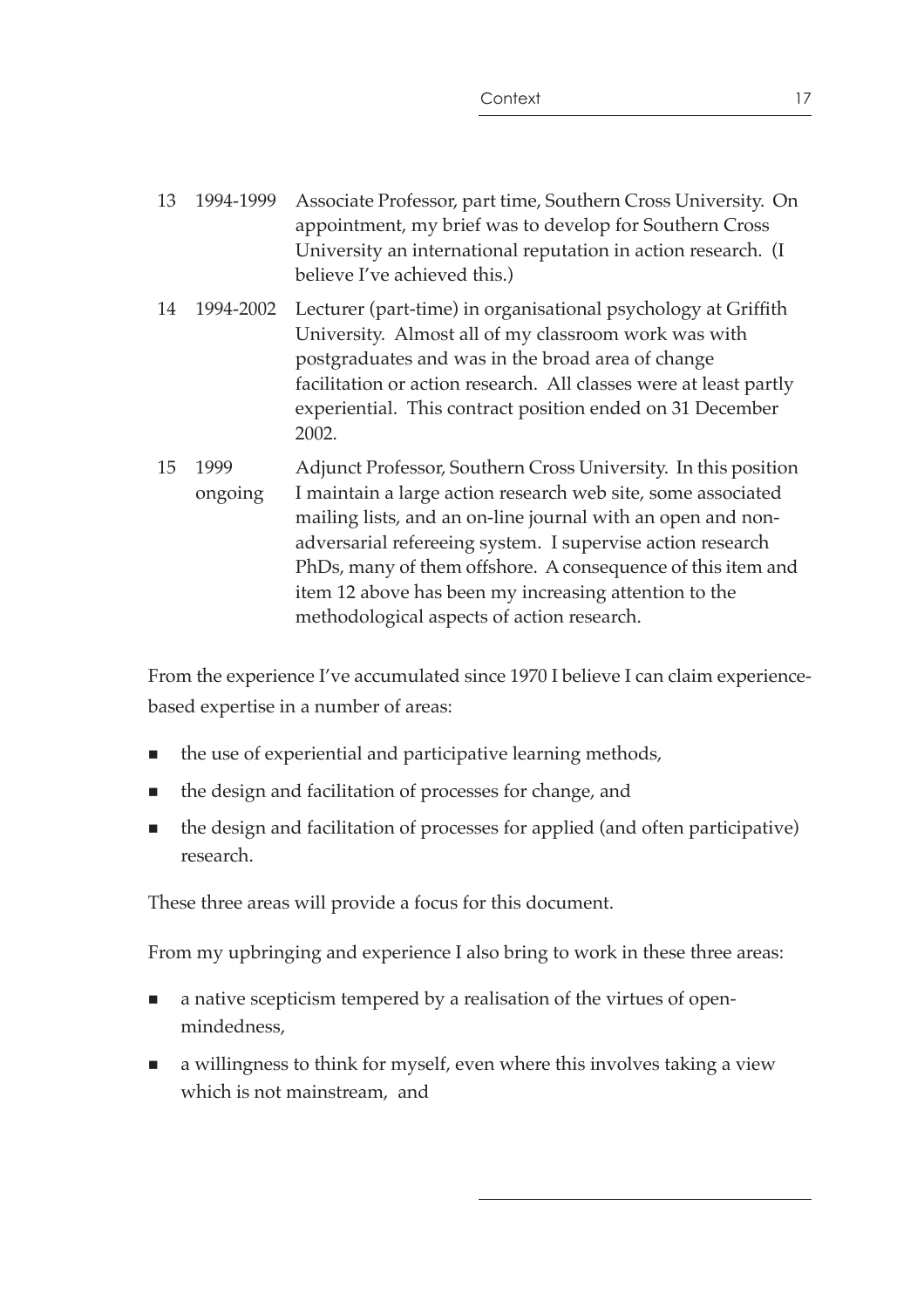a natural inclinication towards theorising, to which has been added a growing delight in developing theory from practice and applying it in practice.

This is also a useful point at which to provide a brief overview of some of the most important conceptual influences on my thinking. They follow.

 $\overline{\phantom{a}}$ 

## **Important conceptual influences**

Some specific influences will be identified at appropriate points during this explication. Some influences, however, pervade much of my facilitation and my thinking about it. They are described below. I begin with general semantics, which I encountered while studying an undergraduate degree. It predates most of the other influences.

#### **General semantics**

I came to general semantics through the work of Samuel Hayakawa (particularly 1952 [fifth edition Hayakawa and Hayakawa, 1991]). Studying a BA with a major in English language I was attracted by the title *Language in thought and action*. Only later did I read any of the work on which it was based, by Alfred Korzybski (especially 1994). 1

**"The map is not the territory".** The same thought is also expressed, less colourfully, as "the word is not what it represents". It serves as a reminder that our words and other symbols stand for but are not (and do not even resemble) the reality to which they refer.

<sup>1.</sup> Korzbyski is still influential, and there are societies in several countries which promulgate and develop his work. For instance, see http://www.generalsemantics.org/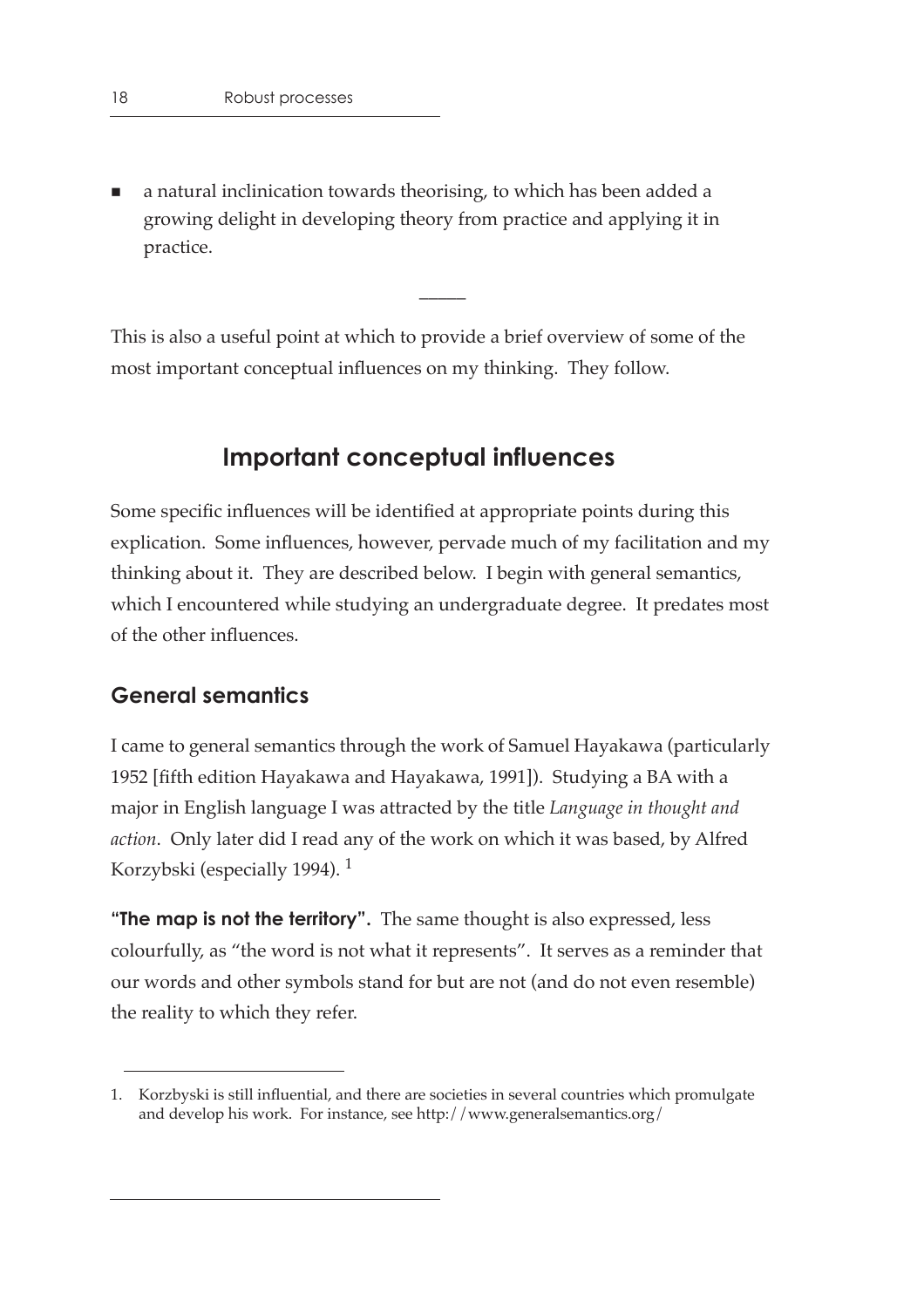For me, a more important corollary is that the theory is not the reality theorised. There may be several maps, each different but accurate, of a given reality. If the analogy fits (and I believe it does) there may be several different theories of one reality. Despite their differences each may be appropriate to its particular purpose.

Also, several maps may together better represent a complex reality than any one map can do. Again, I believe similar comments apply to notions of theory and reality. Through studying multiple theories one can approach a more complex and accurate understanding of the reality theorised.

I think I am naturally inclined towards an eclectic approach. "The map is not the territory" encouraged me in my eclecticism. Seldom is there only one effective process to deal with a situation.

**Process of abstraction.** Hayakawa talks of a "ladder of abstraction", and Argyris (1985 and elsewhere) of a "ladder of inference". Hayakawa and Hayakawa (1991: 101) give as an example the following sequence, each item more abstract than the preceding: (1) the atoms of which a particular cow is comprised; (2) the cow as object of experience, not yet named in language; (3) "Bessie", our name for the cow of level 2; (4) the word "cow", referring to the characteristics common to Bessie and other cows; (5) "livestock"; (6) "farm assets"; (7) "assets" in general; and (8), more abstract still, "wealth".

I later found that Korzybski (1949) took strong exception to Hayakawa's abstraction ladder on a number of grounds. Korzybski's own formulation was of a *process* of abstraction. As Korzybski saw it,

an **event** which consists of sub-atomic processes is perceived by us as an **object**, a "first abstraction" (1924:13) of the many characteristics of the event, to which we apply

a **label**, which *symbolises* the first abstraction.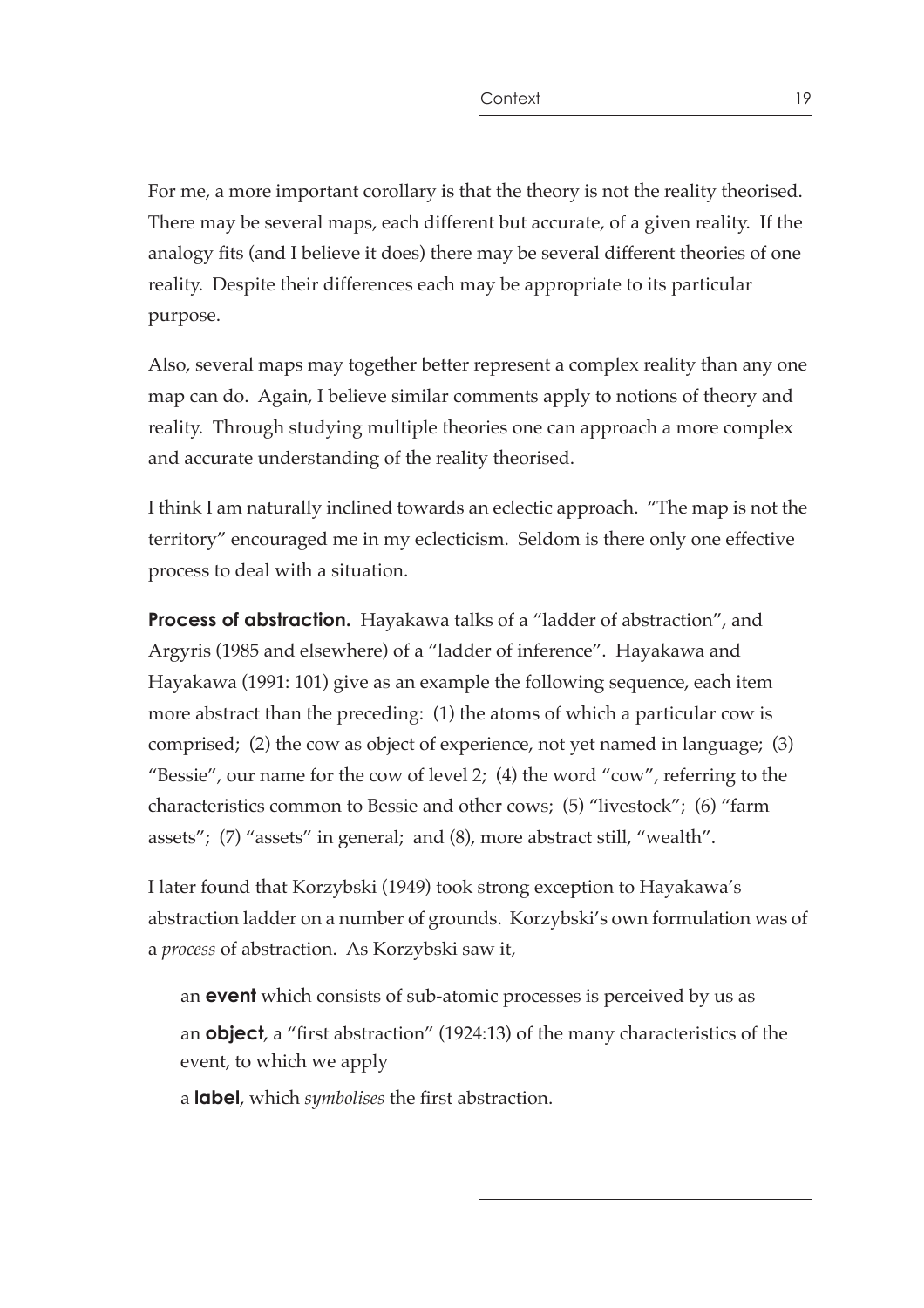Beyond this first symbol there are further abstractions, each taking us further from the sense data which are our link with reality. For Korzybski the eventual abstraction was science. He regarded science, because of its methods, as nevertheless the most accurate representation of reality.

Korzybski seems to treat the event level as consisting *only* of sub-atomic particles in constant motion, and therefore impermanent. To my mind, the "object" too has some reality and some permanence. With some confidence I expect that the car I parked in the garage today will still be there tomorrow unless someone removes it in the meantime.

However, for my purposes the point is this ... The object we perceive is less than all that exists. Thus it misrepresents reality to some extent. The word we use to refer to it further misrepresents the reality. Except in our more deliberately careful moments we are in danger of treating our perceptions and even our symbols and our process descriptions as if they were fact.

In addition, to apply a word or concept to some experience we must first break up the experience into parts which correspond to the word or concept. When the experience is a process we may well misrepresent the fluidity and continuity of that process. Talking or writing about process is likely to do an injustice to the process.

The distinction between evidence ("fact") and assumptions (abstractions or inferences) is important to Argyris too. I turn next to his methodology, action science.

## **Action science**

One of the key influences on my practice was the book *Theory in practice* (Argyris and Schön, 1974). This kindled my interest in action science (the name Argyris gives to his system) and the subsequent literature by Argyris (1976, 1980, 1982,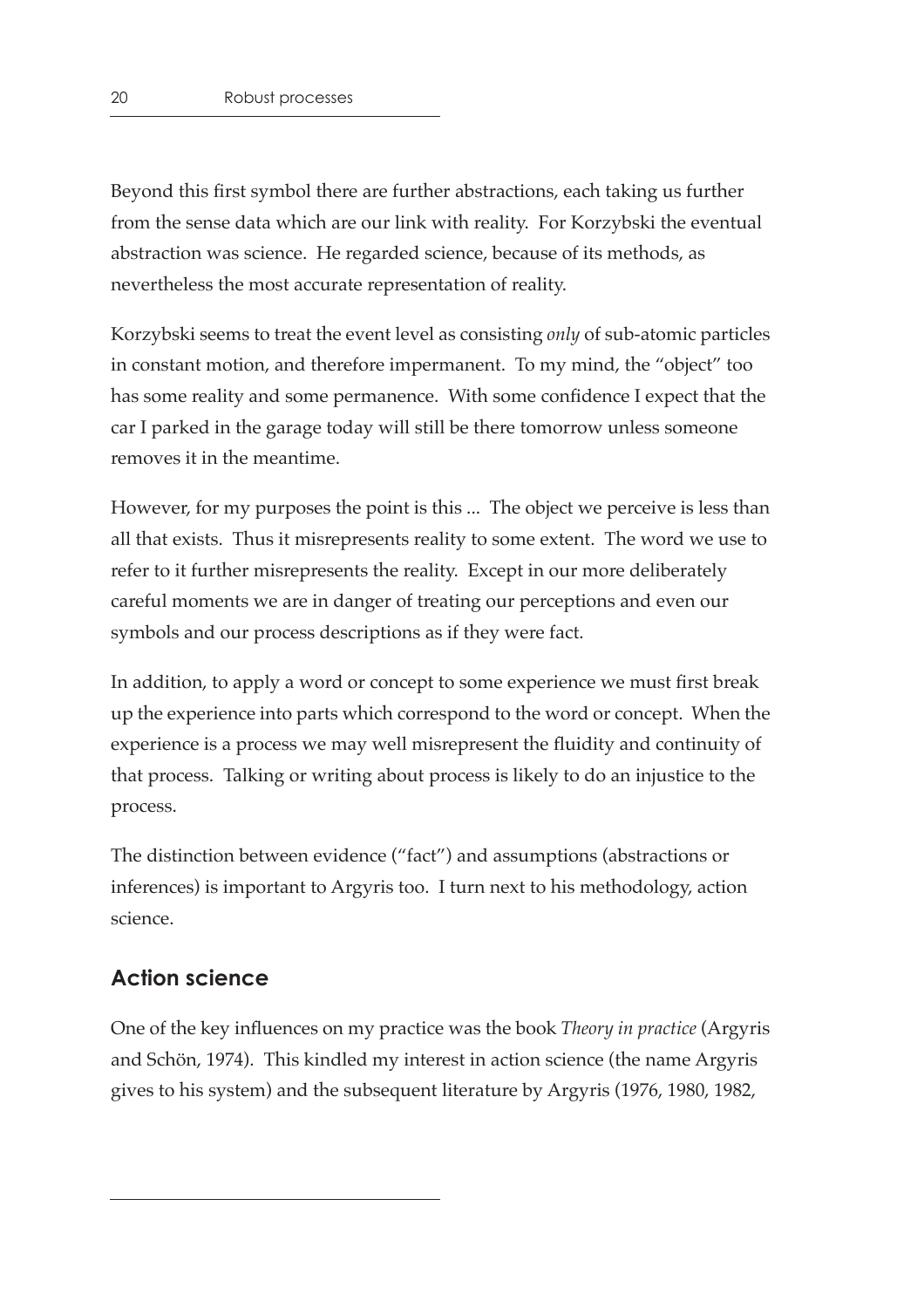1985, 1990, 1993, 1999, 2000), Argyris and Schön (1974, 1978, 1989, 1996), and Argyris, Putnam and Smith (1985). 2

The key contributions to my thinking (most of them contributions that are evident in all or almost all of the work of Argyris and his colleagues) were as follows.

**The influence of untested assumptions and unrevealed motives.** Above, I mentioned the importance of the distinction between fact and interpretation. Among the interpretations we make are interpretations about others' motives.

Prominent in Arygris's literature is the notion that we act on our assumptions about others' motives without checking their accuracy. We also often don't reveal our own motives. The result is frequently a self-fulfilling prophecy or (as Argyris more often calls it) a "self-sealing process".

Argyris claims in many of his works that unstated assumptions very often taint the processes by which we interact. The design of robust processes requires that we pay attention to the motives that impel people, those that we infer from their behaviour, and our own motives.

**Theories of action.** According to Argyris and Schön, we have tacit theories which link together situations, actions and outcomes. I will later argue that practitioner theories might therefore reasonably take a similar form:

In situation **S**, actions **A** tend to produce outcomes **O**

**Espoused theories/theories-in-use.** There are certain action theories we *believe* we act on. These are our "espoused theories". Those which actually *inform* our action are our "theories-in-use". There are gaps between our espoused theories and our theories-in-use. We are blind to the gaps (or we would do something

<sup>2.</sup> I won't make a regular practice of such apparent over-citation. However, all of the works listed here have influenced my own thinking and practice.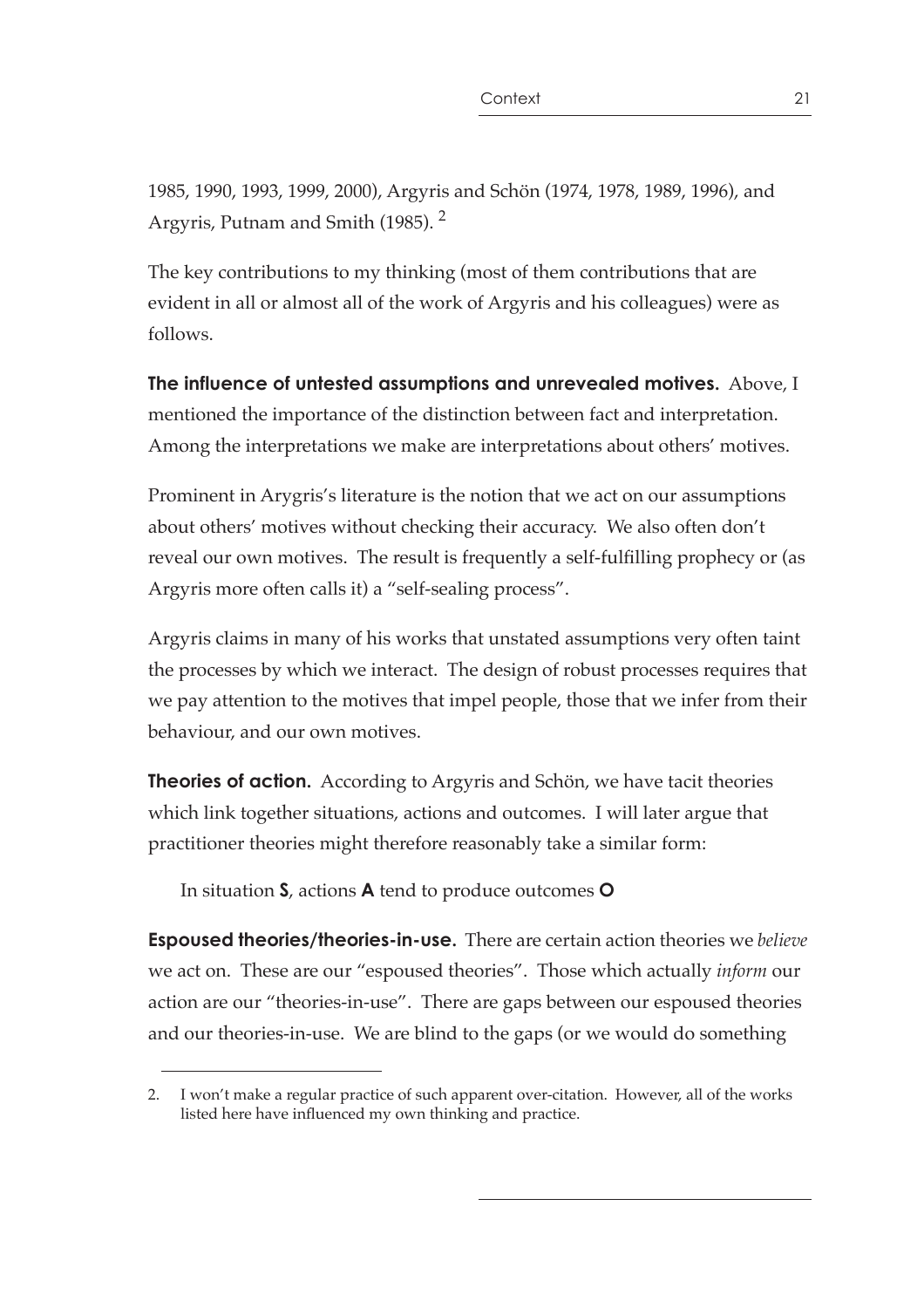about them). Others are sometimes aware of the gaps in our behaviour. However, there are taboos against surfacing this knowledge. There are further taboos against acknowledging that these taboos exist.

The label "espoused theories" in one sense is misleading. They are not necessarily the theories we espouse to others, where we may deliberately misrepresent our actual beliefs. They are, rather, those we espouse to ourselves. There are thus two sorts of gap between what we practice and what we preach: between what we say to others and what we consciously believe; and between what we believe and what our behaviour implies:

| What we preach<br>to others | gap | What we believe: our<br>espoused theories | gap | How we behave:<br>our theories-in-use) |
|-----------------------------|-----|-------------------------------------------|-----|----------------------------------------|
|-----------------------------|-----|-------------------------------------------|-----|----------------------------------------|

**Double-loop learning.** According to Argyris and his colleagues, much of our learning consists of realising different and more effective ways of achieving our value goals. Argyris phrases it as keeping our governing variables (that is, governing values) intact. Double-loop learning occurs when we realise that the governing variables are inappropriate, and change them. We do not often do so.

#### **The links between the intrapersonal, the interpersonal, and the system.**

The concepts identified above represent only a small portion of Argyris's contribution. He shows how the intrapersonal world of thoughts and feelings, the interpersonal world of relationships and interactions, and the world of social systems are linked together in mutual influence. To his already substantial contribution he adds processes for intervening in these three worlds, and in addition (especially Argyris, Putnam and Smith, 1985) for researching them.

I suspect that if he wrote as clearly as does Peter Senge (1990), who draws on his work, his contribution would be more widely acknowledged.

 $\overline{\phantom{a}}$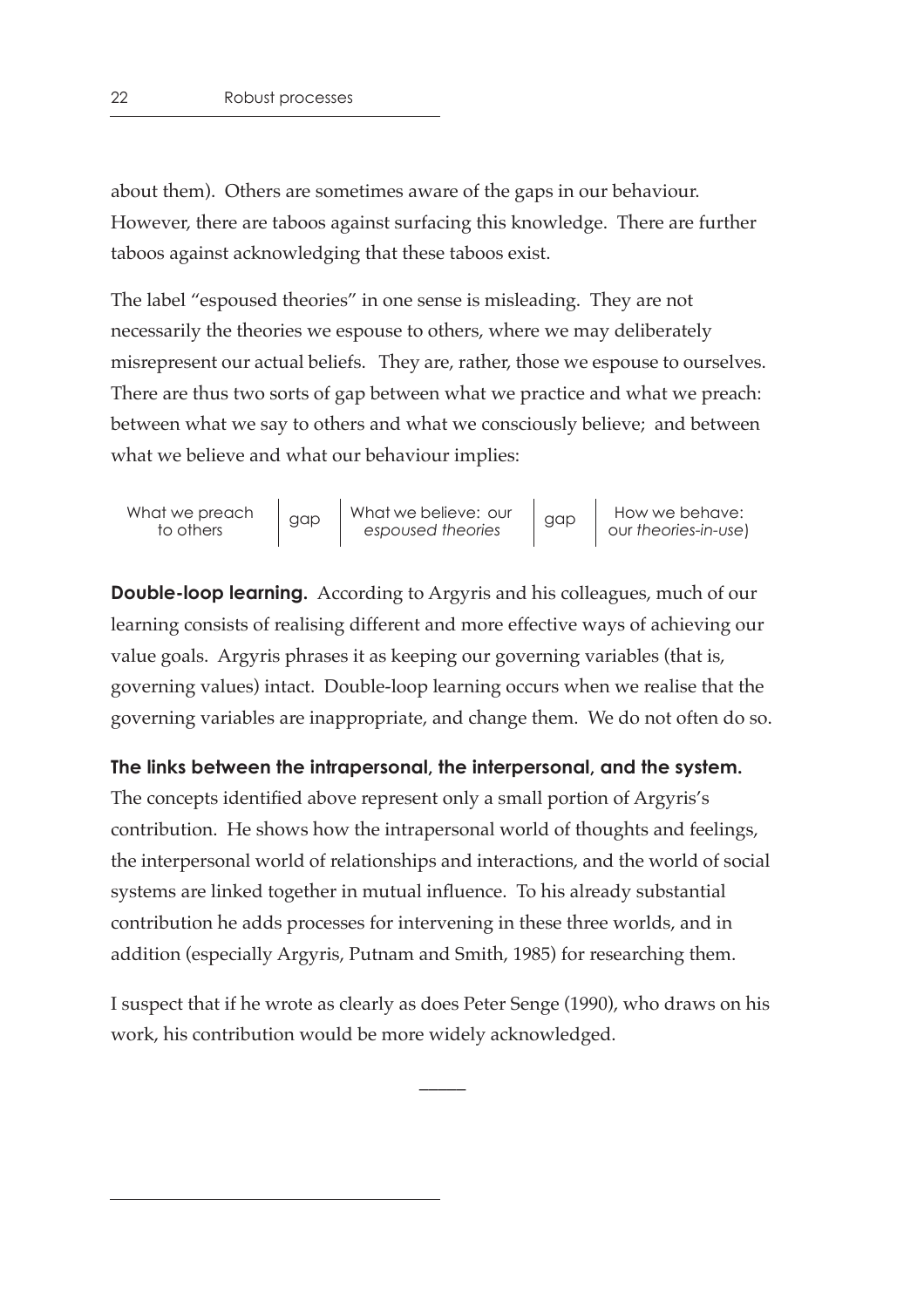Some other elements of action science have become relevant in more recent years. Action science is also an action research methodology. To explore this point further see the comparisons by Whyte (1991b) and Argyris and Schön (1991) in the book that Whyte edited on participative action research. Argyris has argued for the rigour of his approach in ways that might appeal to experimentalists. (Checkland, too, has done so, as I mention below.) I have found Argyris's arguments useful. Supervising action research theses in a traditional academic psychology department required me to be able to defend methodologies in terms that would be meaningful to my experimentalist colleagues.

I'll come to the action research influences shortly. First, two earlier influences. One was the idea that some of our behaviours are inherited. Models of evolution are therefore important. The other consisted of some cyclic theories and models of behaviour. I take them in this order.

#### **Evolution**

My interest in evolution is related to my interest in systems thinking. Systems and organisms evolve to adjust to the demands of their environment.

The basic concept is that individuals within a species vary from one another. Selection operates on this variation using fitness as the criterion. That is, provided there is enough variety within a given species (or system), those organisms or subsystems that better fit their environment are more likely to survive.

I don't know where I first acquired these concepts. They may have come from reading *New Scientist*, which I have subscribed to for many years, and similar journals. Perhaps they were ideas I soaked up from a number of sources over time. I encountered Richard Dawkin's influential 1976 book *The selfish gene* soon after its publication. (It has since been revised: Dawkins, 1989.) I also recall reading Robert Shapiro's account of the origins of life soon after its publication in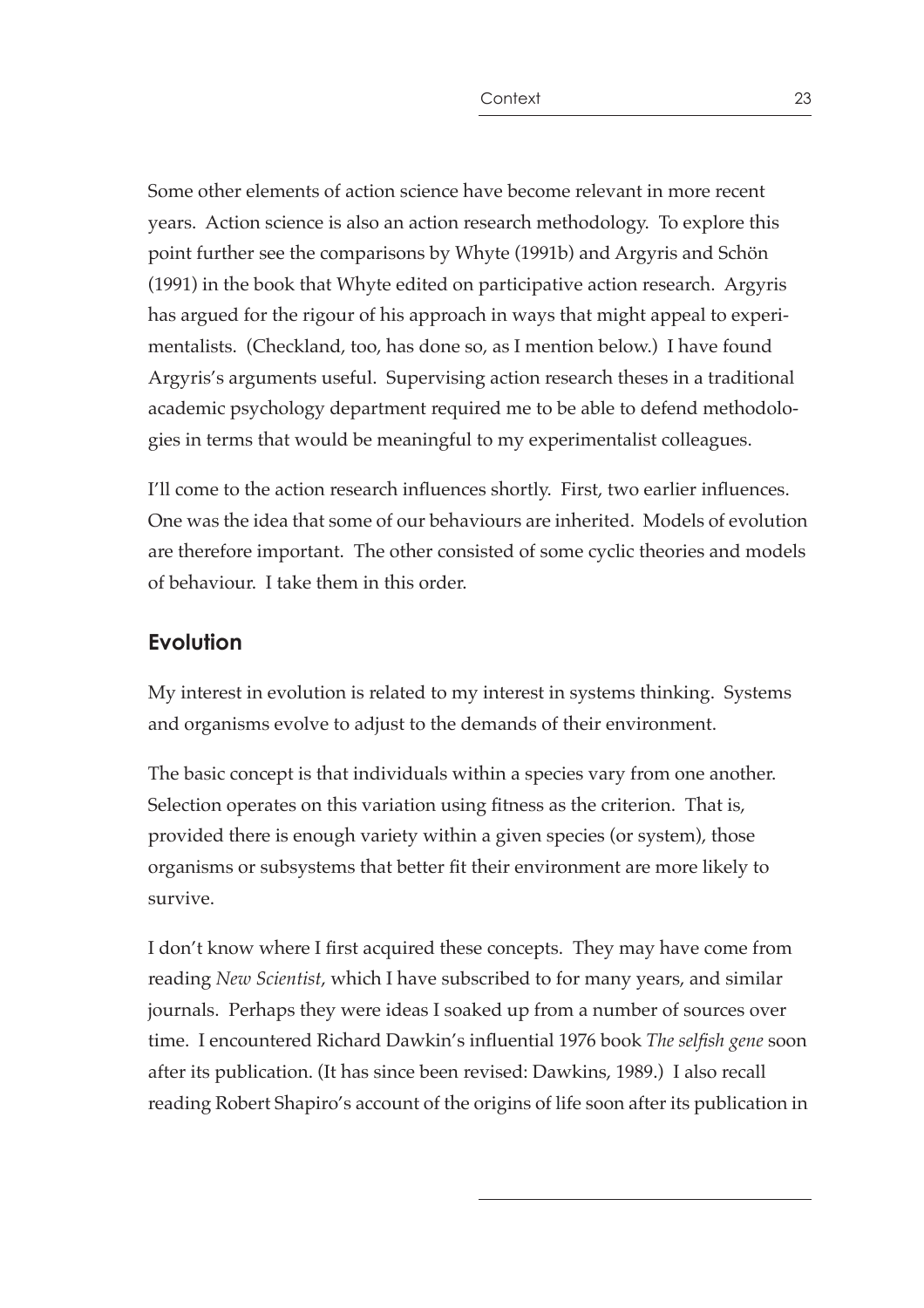1986, and Alexander Rosenberg's (1985) evolutionary approach to biological science at about the same time.

Relevant here, too, is some of the writing on complexity theory as it relates to evolution. I have been most influenced by Lewin's rather journalistic account (1999) of some of the leading theorists. More recently I have found that sociobiology has some relevance, in the early work of (for example) Edward O. Wilson (1975), or later of Christopher Badcock (2000), among others.

From these various literatures I have developed a belief in the virtues of diversity. There are many ways to facilitate a group. I also assume that an explanation of some living phenomenon is more likely to be useful if it is consistent with evolutionary explanations.

For present purposes, our history as a small-tribe species has important implications. I'll mention it again below. All else being equal, I think that a process which takes this history into account is likely to be more robust than one that does not.

#### **Cycles of behaviour**

Three of the cyclic models which influenced my thinking are those of George Miller and his colleagues, Donald Hebb, and Bill Powers and his colleagues. All three hypothesise that the brain contains nested neural circuits or the like.

I came across the "TOTE model" of George Miller, Eugene Galanter and Karl Pribram (1960) during my studies in psycholinguistics. Miller and his colleagues thought of behaviour as being directed by a nested hierarchy of control loops. Each loop, named a TOTE unit, has four components:

**T**est: perceive the present situation **O**perate: act to change the situation in a desired direction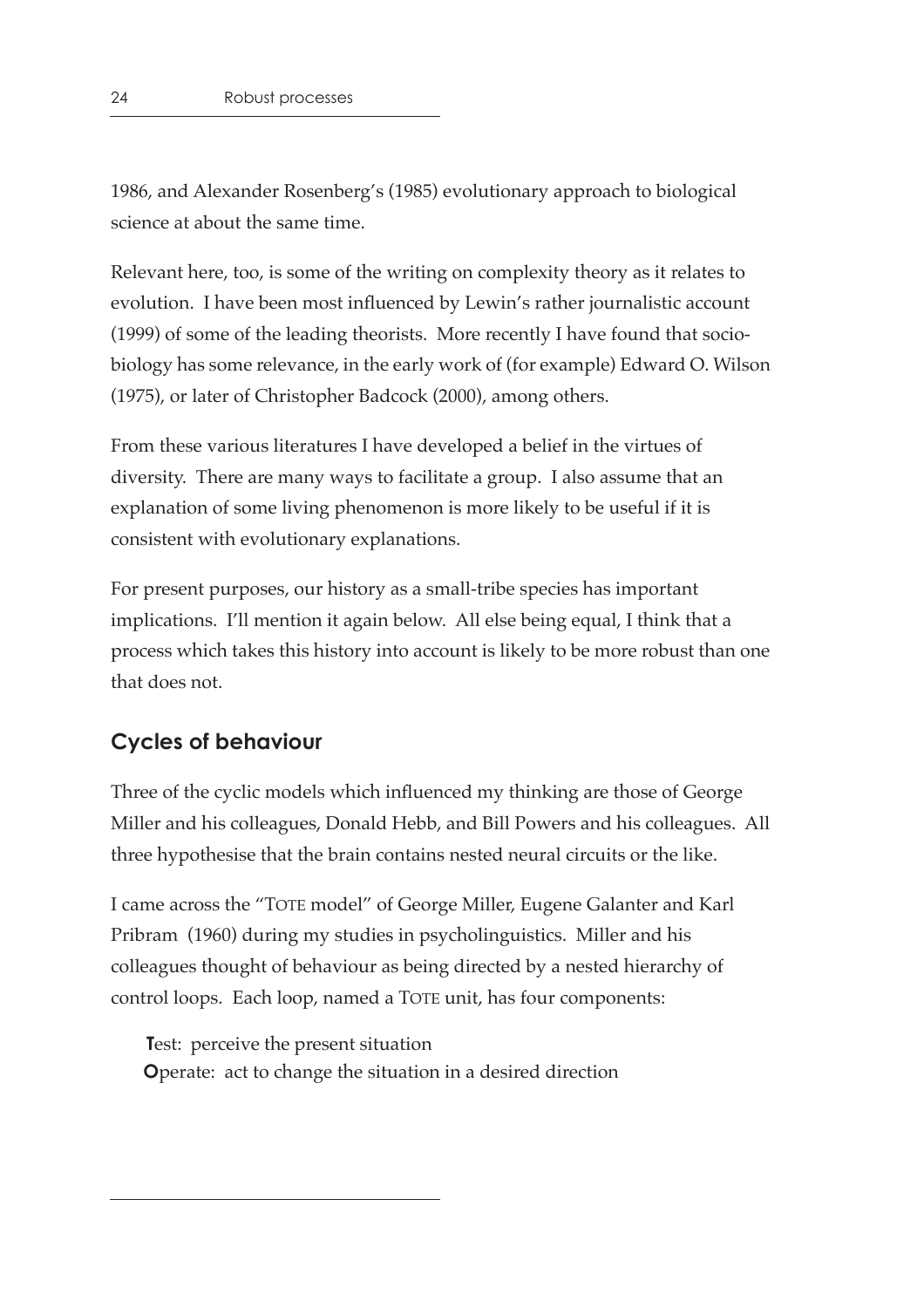**T**est: check that the desired results were achieved; if not, reloop; else **E**xit: to the outer TOTE unit of which this unit is a part.

Earlier, Donald Hebb (1949) had offered the notion of "cell assemblies". In the brain, these are hypothesised circuits which are the seat of memory and skills. Hebb postulated that using a neural circuit strengthened its neural links, including with other circuits within which it is nested.

More recently I have had some interest in the perceptual control theory of Bill Powers and his colleagues (Powers, 1973; 1998). It is the source of the behaviour-management theories of William Glasser (1984) and Ed Ford (1997). As with the TOTE model and Hebb's cell assemblies, it presumes that action plans have neural correlates consisting of hierarchically nested and outcome oriented components.

What I draw from the three models above is a notion of motor skills assembled into skill sequences, with those sequences in turn assembled into higher order sequences. 3 At the higher levels the sequences are directed towards the achievement of some goal. The skills have a neural correlate (that is, they are represented in some form in the brain). Many can operate automatically outside our awareness. In some instances they can be attended to consciously.

## **Reflective cycles**

Other cycles of interest are those of action research and experiential learning. Though apparently developed independently of the behaviour cycles identified

<sup>3.</sup> There was a fourth source. In the early 1970s I recall reading a Department of Labour document which set out a training method known as process analysis training or process analytic training. (This term now applies to a very different type of training.) I've been unable to find a copy. My recollection is that it recommended breaking a complex skill down into its component parts and developing the basic components through practice. The elements are then assembled into the more complex skills. In practice I've used this approach in some communication skills training and the like, and found it useful.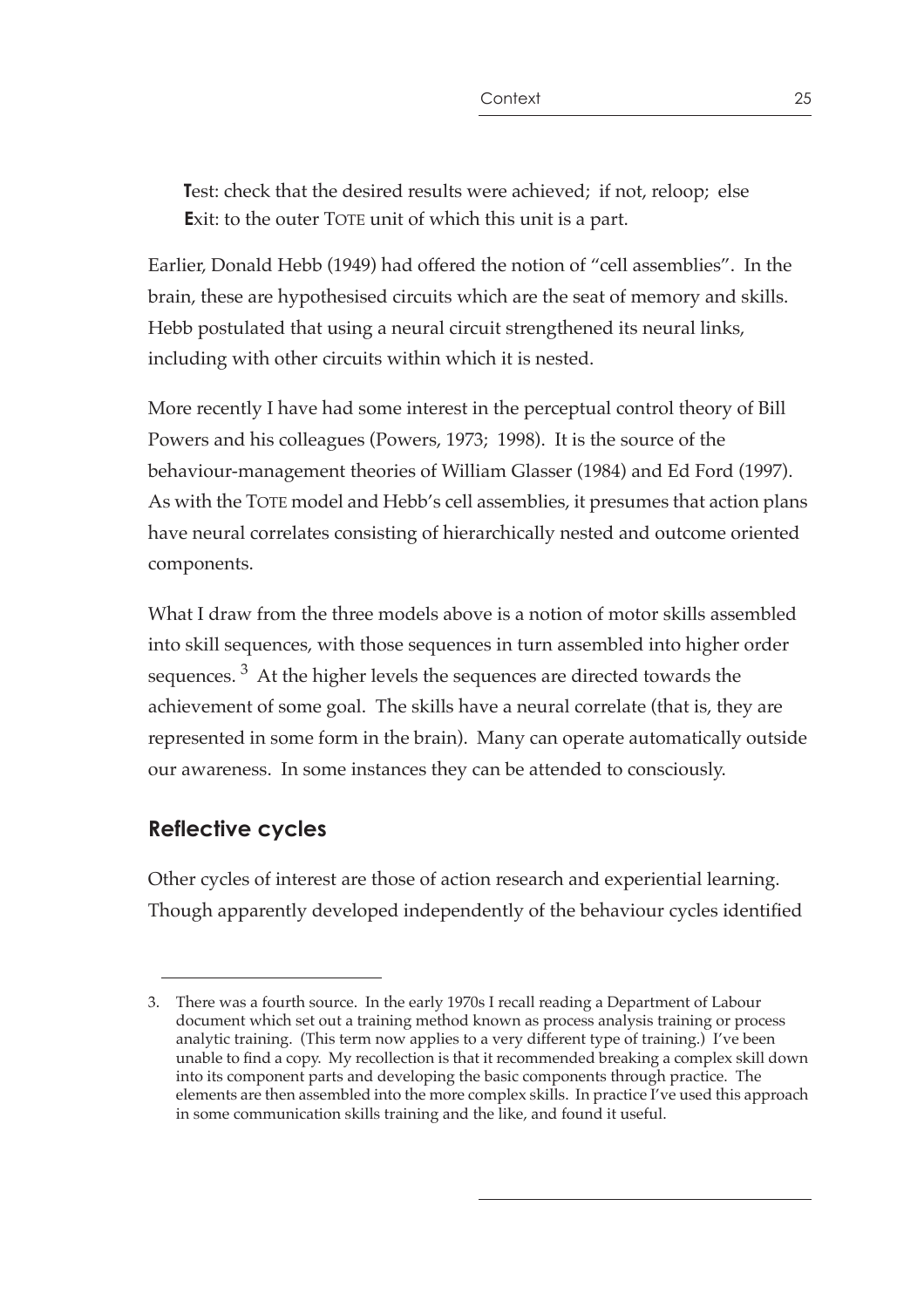in the previous section, they seem to me to share several features with them. Reflective and other cycles are a component of many of the processes I use.

David Kolb (1984) describes a cycle of experiential learning. It has four components:

> concrete experience → reflective observation →  $abstract$  conceptualisation  $\rightarrow$  active experimentation

This may be compared to the cycle which the *Annual handbook for group facilitators* (for instance, Goodstein and Pfeiffer, 1983:3) regularly used to describe experiential learning:

experience  $\rightarrow$  publish  $\rightarrow$  process  $\rightarrow$  generalise  $\rightarrow$  apply

Four of the elements are a reasonable match with those in Kolb's formulation. The second element, "publish", refers to an exchange of information between participants. In both cycles the general notion is that by processing experience in certain ways, conceptual understanding can be developed. The increased understanding can then inform further experience.

Albert Palmer (1981) compares these cycles to a number of other experiential learning cycles. He notes similarities. Of the cycles addressed above he includes those of Miller and colleagues (1960) and Argyris (1976) in his comparisons.

The action research cycle is again similar. In the work of Stephen Kemmis and Robin McTaggart (e.g. 1988) it takes the form

plan  $\rightarrow$  act  $\rightarrow$  observe  $\rightarrow$  reflect  $^4$ 

We may change the starting point to make its similarities to the other cycles more evident:

<sup>4.</sup> In current writing (Kemmis and McTaggart, 2005) the cycle has become plan  $\rightarrow$  act and  $observe \rightarrow reflect.$  I think this is an improvement.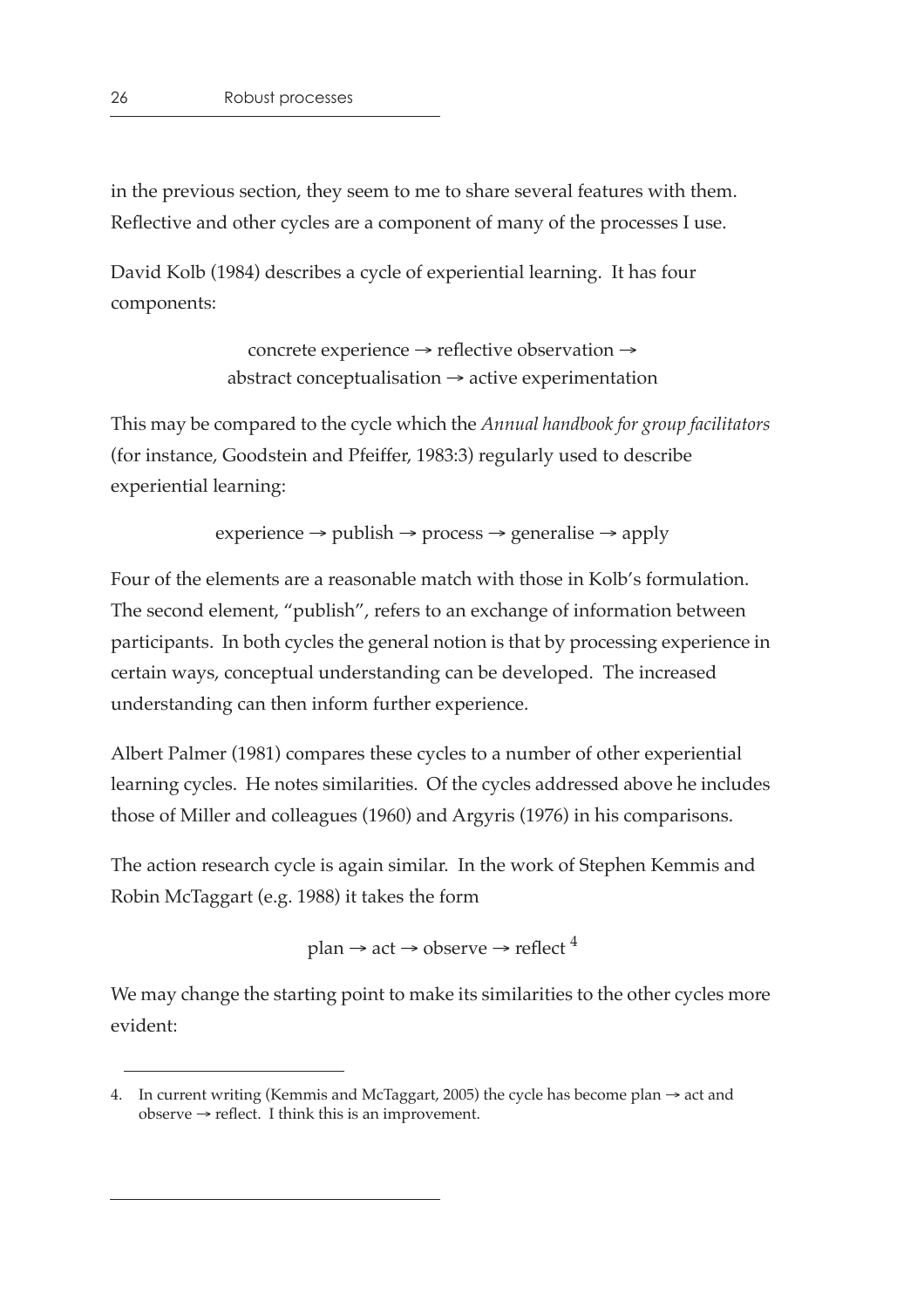```
act \rightarrow observe \rightarrow reflect \rightarrow plan
```
I might also mention here the cycle used in quality management, sometimes called the PDCA cycle or (after its developer) the Shewhart cycle:

 $plan \rightarrow do \rightarrow check \rightarrow act$ 

where "do" refers to a trial of the planned changes, and "act" to its full implementation. For example see chapter 2 of the book on organisational learning by Bill Rothwell and his colleagues (1995).

These are cycles of wide application. The variation I will later use, consistent with the above, is  $act \rightarrow reflect$  and its expansions. The presence of cycles in processes is a recurring and important theme in this explication.

Many of the people who work with experiential learning, action research or quality management also draw on the concepts of systems thinking. To this we now turn. (Roth, 1992, provides an explicit example.)

## **Systems thinking**

My earliest recollection of encountering systems thinking was during my honours year. Having some time spare, I audited two subjects taken by lecturers who were non-reductionist. One of them used a massive systems-oriented book by Daniel Katz and Robert Kahn (1978) as a text. I noted in my bibliographic database at the time that it "averages an insight a page". I will later argue that "systems theory" is less a theory than a logic. It consists of a linked set of concepts which can be used to think about complex situations such as organisations and communities. The key elements are:

the **system**, which is the focus of attention

the **environment**, which is everything else affected by or affecting the system, and which the system tries to adjust to in some way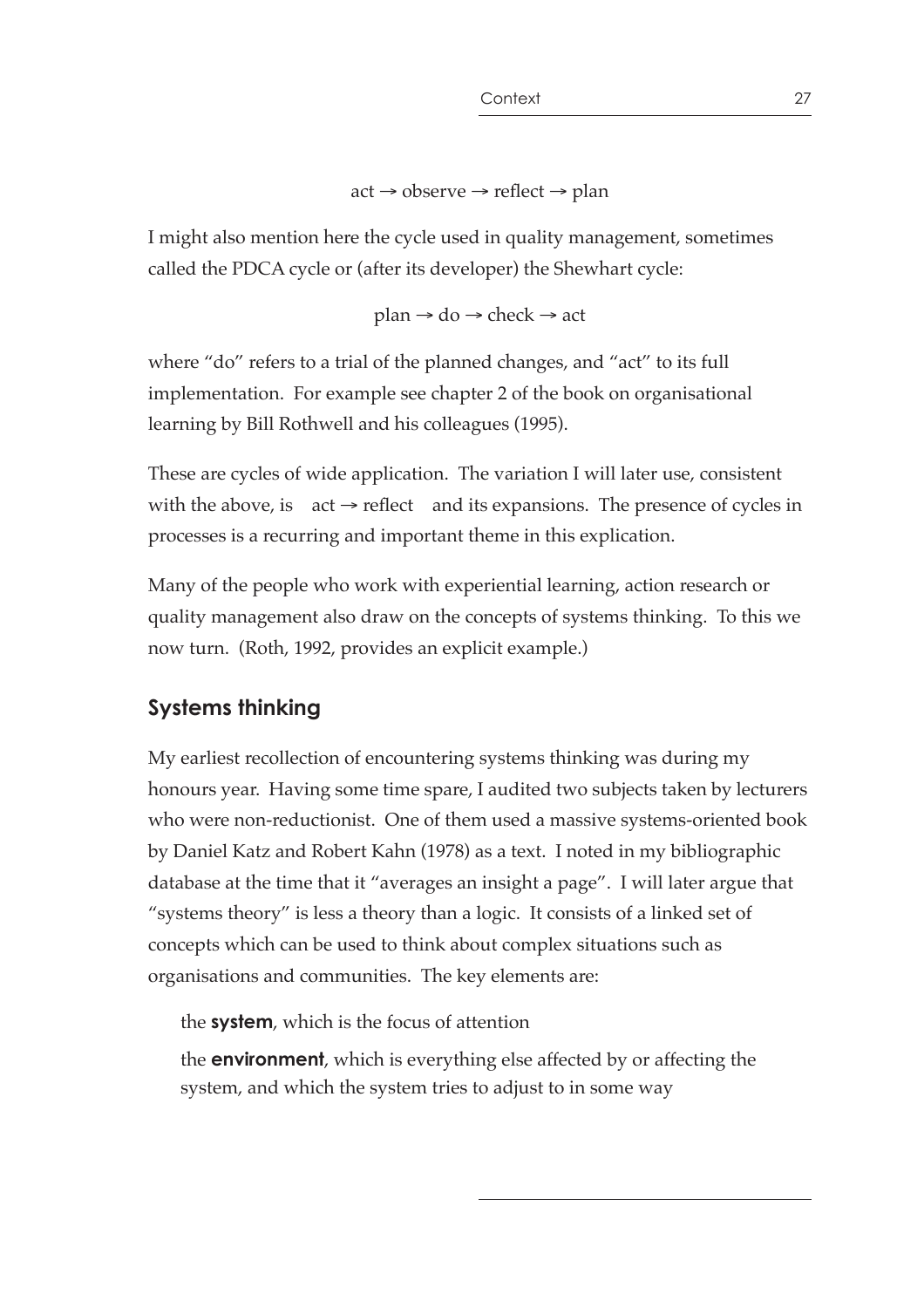the **boundary**, which is the dividing line between system and environment **inputs**, which are any transactions from environment to system **processes**, which are used by the system to transform inputs into outputs **outputs**, which are any transactions from system to environment **feedback**, which links outputs to inputs.

It is to some extent an arbitrary decision what is to be treated as the system (though Churchman, 1968, says otherwise). Systems consist of sub-systems, which consist of sub-sub-systems, and so on.

Systems are viewed as goal seeking. They seek to adjust to their environment. If necessary they modify the environment to obtain a better fit. They display *equifinality* — they may have many different ways of achieving their outcomes. More importantly, at each level (as one moves from sub-system to system, etc.) they display *emergent* features which could not always have been predicted from the characteristics of the component sub-systems. Systems thinking is thus *holistic*: anti-reductionist. As the sub-systems are often very complexly linked, one cannot easily talk about causal models. When almost everything has some influence on almost everything else, reductionist thinking by itself is not enough.

The way in which I think about systems has been influenced by many writers, but particularly in the early years by Stafford Beer (1974, 1975), C. West Churchman (1968, 1971, 1979), Ludwig von Bertalanffy (1973), and Ross Ashby (1956). In more recent years I have become interested in some of the systems methodologies — methodological approaches which combine research methodologies with systems thinking.

I should mention that some of the assumptions of systems theory have been challenged by some complexity theorists. Bruce Millett (1998) is one. Others, such as Gerald Midgley (2003) seem instead to regard complexity theory as a complementary companion to systems theory. I incline to the latter view.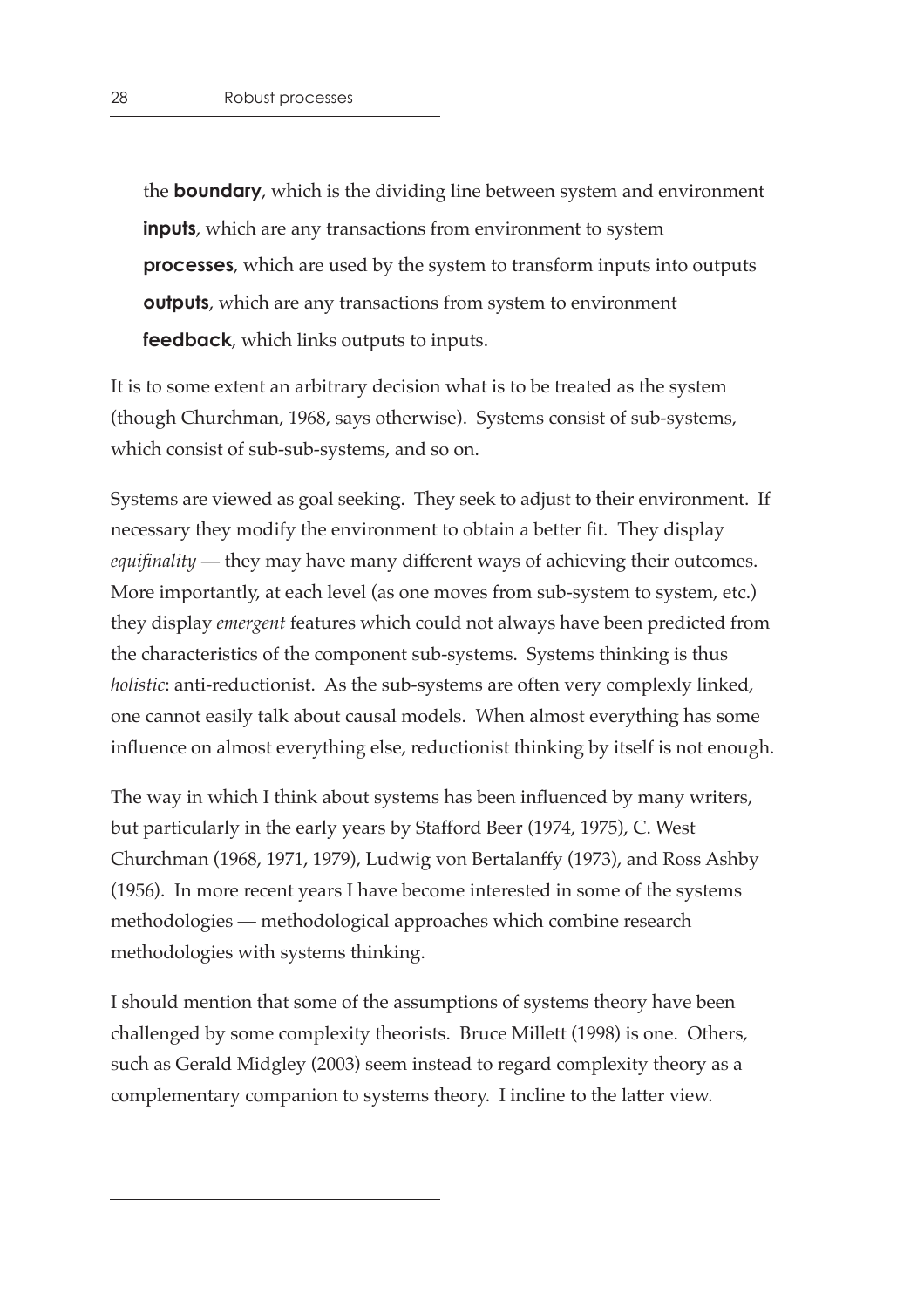I've begun to read complexity theory literature and apply it in my facilitation and consulting. I've yet to do much thinking about how to integrate it into my ideas on process facilitation. I do note that the flexibility of action research and the ease with which it addresses qualitative data may fit well in complexity studies. There is work at the Cynefin Centre (until recently within IBM) which is active in developing such ideas (Cynthia Kurtz and David Snowden, 2003). Such ideas fit well with many of the processes described in the attached documents.

Certainly, there are associated research methodologies. Systems methodologies operationalise systems theory in ways which are useful for change work.

## **Systems methodologies**

It was Peter Checkland's work which first caught my attention here. His *Systems thinking, systems practice* (1981) made immediate sense to me. To my mind the first half of his book set out very clearly some of the practical research issues for people who try to do very applied research in field settings. The second half of the book provides a description (at a fairly high level of abstraction) of a process which can be used for soft systems research.

Subsequently, in a paper (Checkland, 1992) given at the second world congress on action learning, he identified soft systems methodology as an action research methodology. This and other works (1999; Checkland and Scholes, 1990; Checkland and Holwell, 1998) gave me a perspective on action research which differs from that evident in much of the mainstream action research literature. In particular, I think Checkland has provided a more rigorous justification for action research than have many other authors who write about it. Only recently have other action research publications given much attention to research rigour. The 2001 *Handbook of action research* (Reason and Bradbury, 2001, currently being revised) emphasises research quality. So does the new journal *Action Research*, edited by the same authors.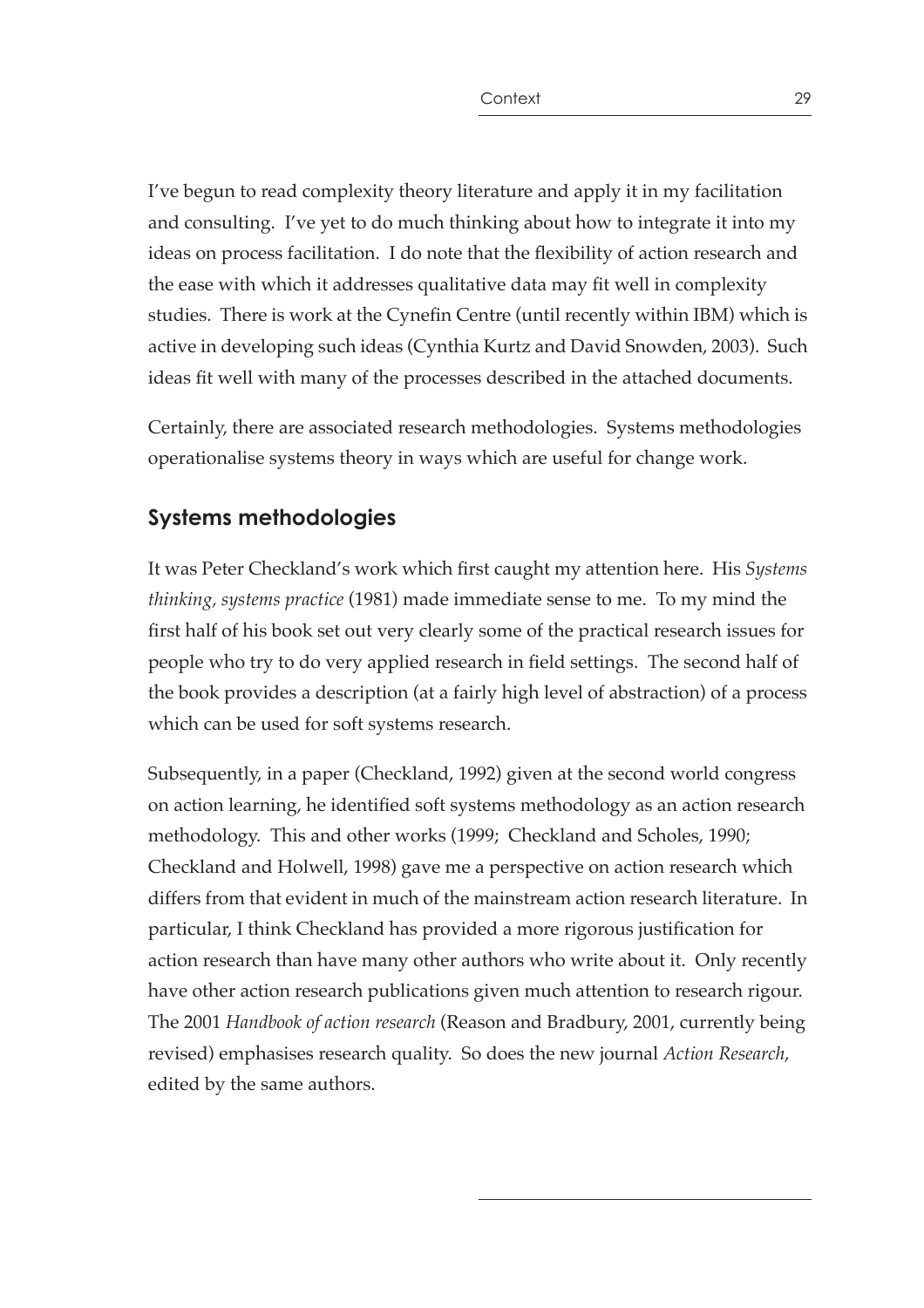In further exploration I came across Michael Jackson's 1991 book on systems approaches in management. There I found that Checkland's methodology was one of a number of similar approaches. Jackson led me in turn to the work of Bob Flood (for instance 1995, 1999); the balance between theory and practice appealed to me.

Jackson (2000), too, explicitly links systems approaches to action research. So does Flood. The journal Flood edits, once named *Systems practice,* is now *Systemic practice and action research*.

Flood (1997) has also argued for a rapprochement between action research and the management sciences. I concur, though my own interests lie more in the links between action research and organisation development.

#### **Organisation development**

My recollection is that my first encounter with action research was during an honours elective in personnel psychology. The following year I found myself working in the area of organisational change. I was practised in experimental research methods. These methods didn't translate easily into field settings. Action research seemed more appropriate to such applications.

I found, however, that (with the exception of French and Bell, mentioned below) there were surprisingly few major works in English on action research and organisational change. At the time, much of the action research literature was of educational action research.

The relative lack has since been partly remedied by Barton Cunningham (1993) and David Coghlan and Teresa Brannick (2001, revised 2005). Evert Gummesson (1991) addresses a combination of action science and organisational change, and has recently (2000) issued a second edition.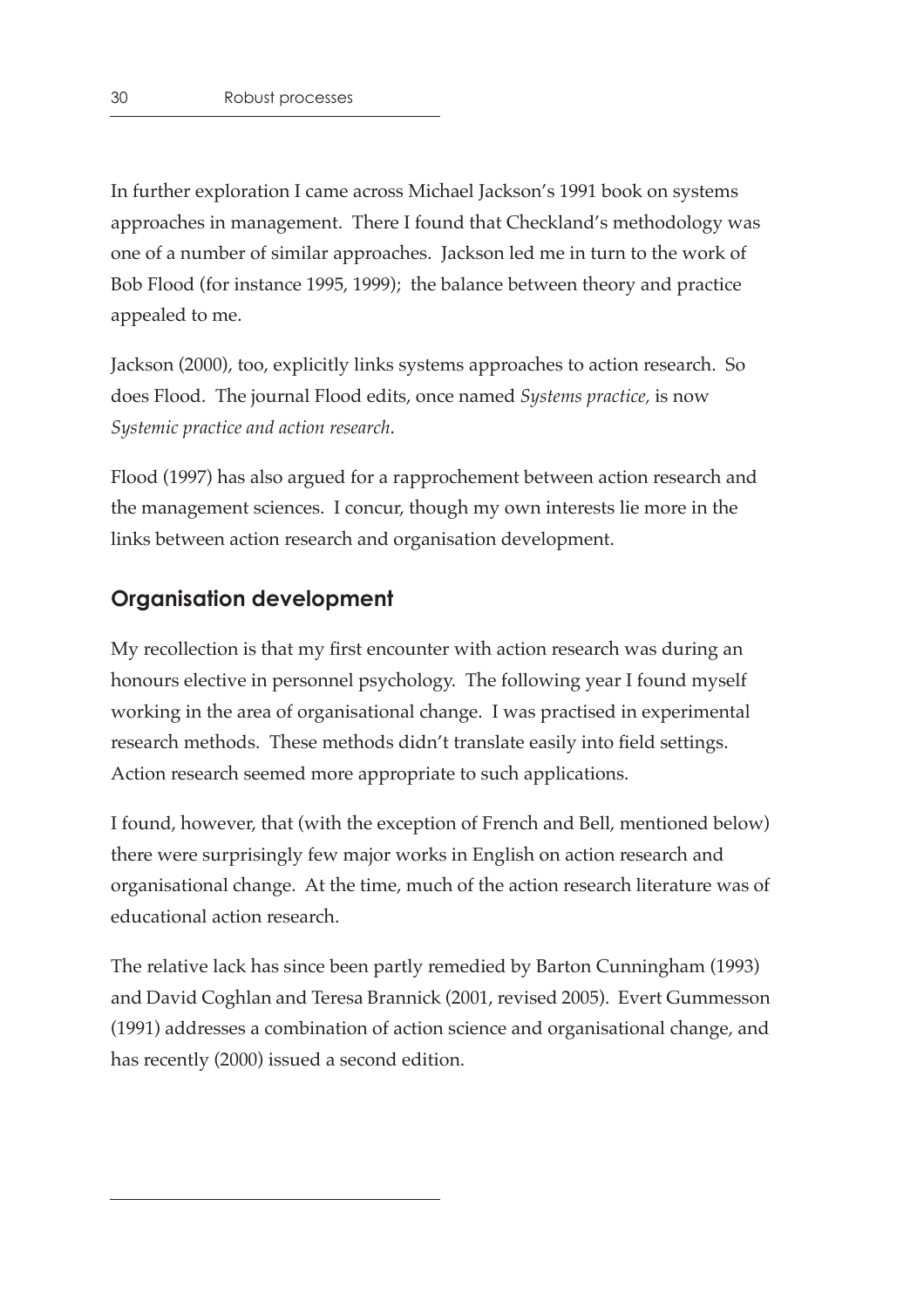In fact, much of my knowledge of organisation development was learned by doing it. I worked with experienced colleagues such as Hollis Peter, <sup>5</sup> Dexter Dunphy 6 and John Damm. 7 They made use of organisation development processes in their change work. I thus learned organisation development as a process rather than as a set of concepts or recipes. Nevertheless, I read widely in the relevant literature. One book which explicitly addressed organisation development from an action research perspective was Wendell French and Cecil Bell's perennial textbook *Organization development*, first issued in 1973 and (since 1999) in its sixth edition. There's a similar emphasis in some of the material in the associated book of readings (French, Bell and Zawicki, 2004), also in its sixth edition.

There were other books and articles I read with interest. Most of them either helped me fine tune my understanding or skills, or confirmed what I was already doing.

Evaluation, too, I learned initially by doing it.

## **Evaluation**

One of my colleagues at the University of Queensland was Wes Snyder. <sup>8</sup> His approach to evaluation was process-oriented and used a systems model. Thus it fitted well with my own way of thinking about issues. When I later accessed the literature on evaluation there were a number of writers whom I found useful.

<sup>5.</sup> Then Foundation Professor of Management, University of Queensland. Before that he had worked at the Michigan Institute for Social Research, and had been an international consultant for Shell Oil.

<sup>6.</sup> Then Professor, Australian Graduate School of Management, University of New South Wales, and consultant in private practice.

<sup>7.</sup> My closest colleague, he was then Senior Lecturer (and later, Reader) in organisational psychology at Queensland University, also doing regular consulting work in community and organisational change.

<sup>8.</sup> Wes was both academic and practitioner. He spent about half of every year in Africa helping evaluate major government programs. Surprisingly little of this is written up except in evaluation reports.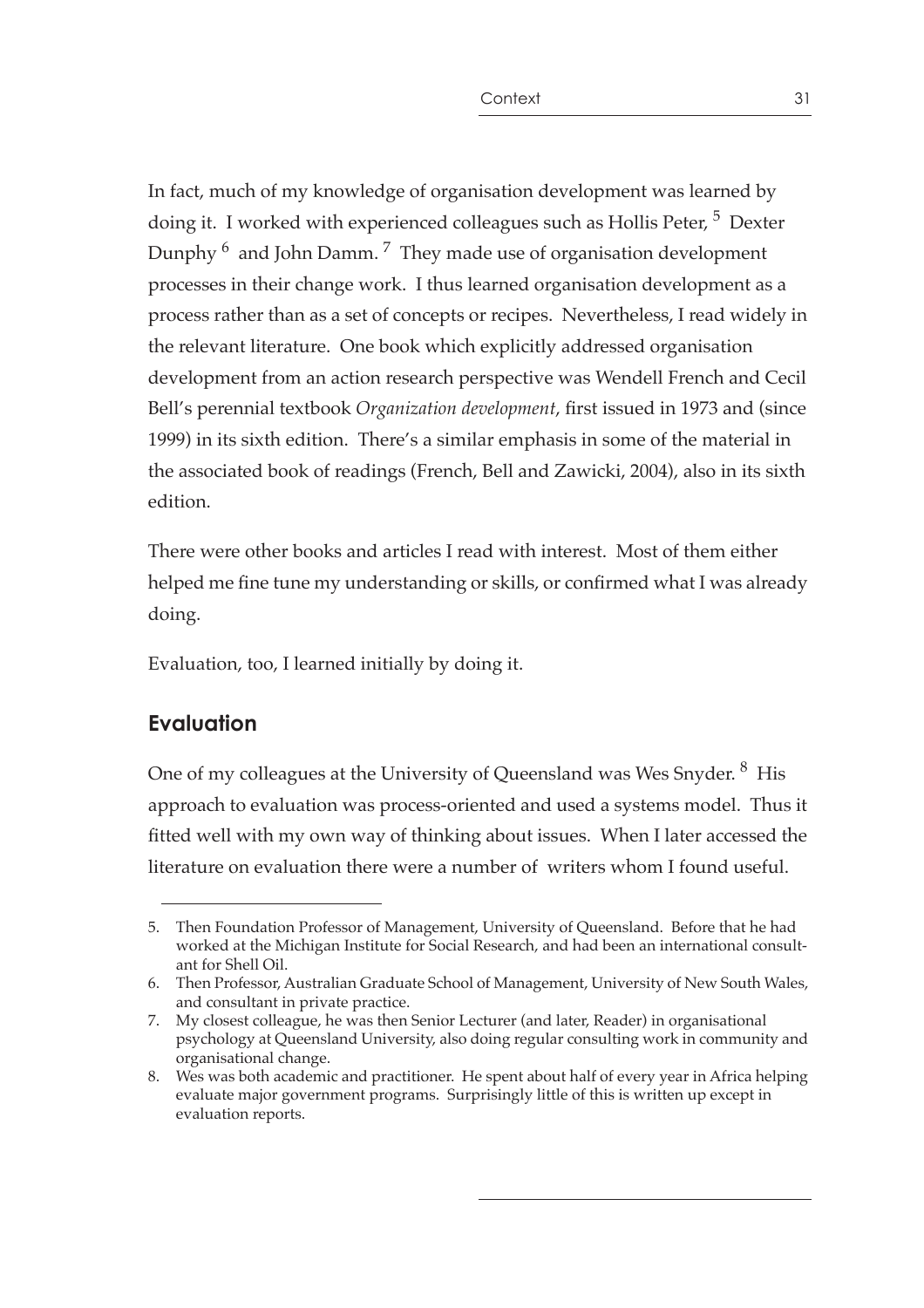Most of my evaluation documents accompanying this explication are further developments of Wes Snyder's approach.

Michael Patton (especially 1997, 2001) impressed me with the practicality of his approach. I also liked his integration of evaluation and research, and the wellreasoned arguments he provided for the use of qualitative evaluation methods.

Michael Scriven (1991) has provided a wide-ranging reference in his *Evaluation thesaurus*. I also profited from the quality of his arguments on some evaluation mailing lists I subscribed to from time to time, whether or not I agreed with what he had to say.

There were and are many others whose writing I benefited from. They include Lawrence Mohr (1995) for his emphasis on impact assessment as part of evaluation, Saville Kushner (2000) for his practical and personal approach, and David Fetterman (2001) for his comments on participation and his use of an approach much like (and influenced by) action research.

In some other areas I deliberately acted and thought first, and read later. I assumed that this would better internalise the skills and understanding. I could then later hone my own ideas in the light of my reading. Two such areas were adult learning and group facilitation.

## **Adult learning**

I became an educator rather unexpectedly. Initially this happened through being asked to stand in for a colleague in an occasional evening class at the Queensland Institute of Technology. Shortly afterwards the University of Queensland asked if I could be seconded from my position in the Department of Labour (item 8 in the chronology above).

I came to these positions with a good theoretical knowledge of industrial democracy and participative methods. So I took these methods into the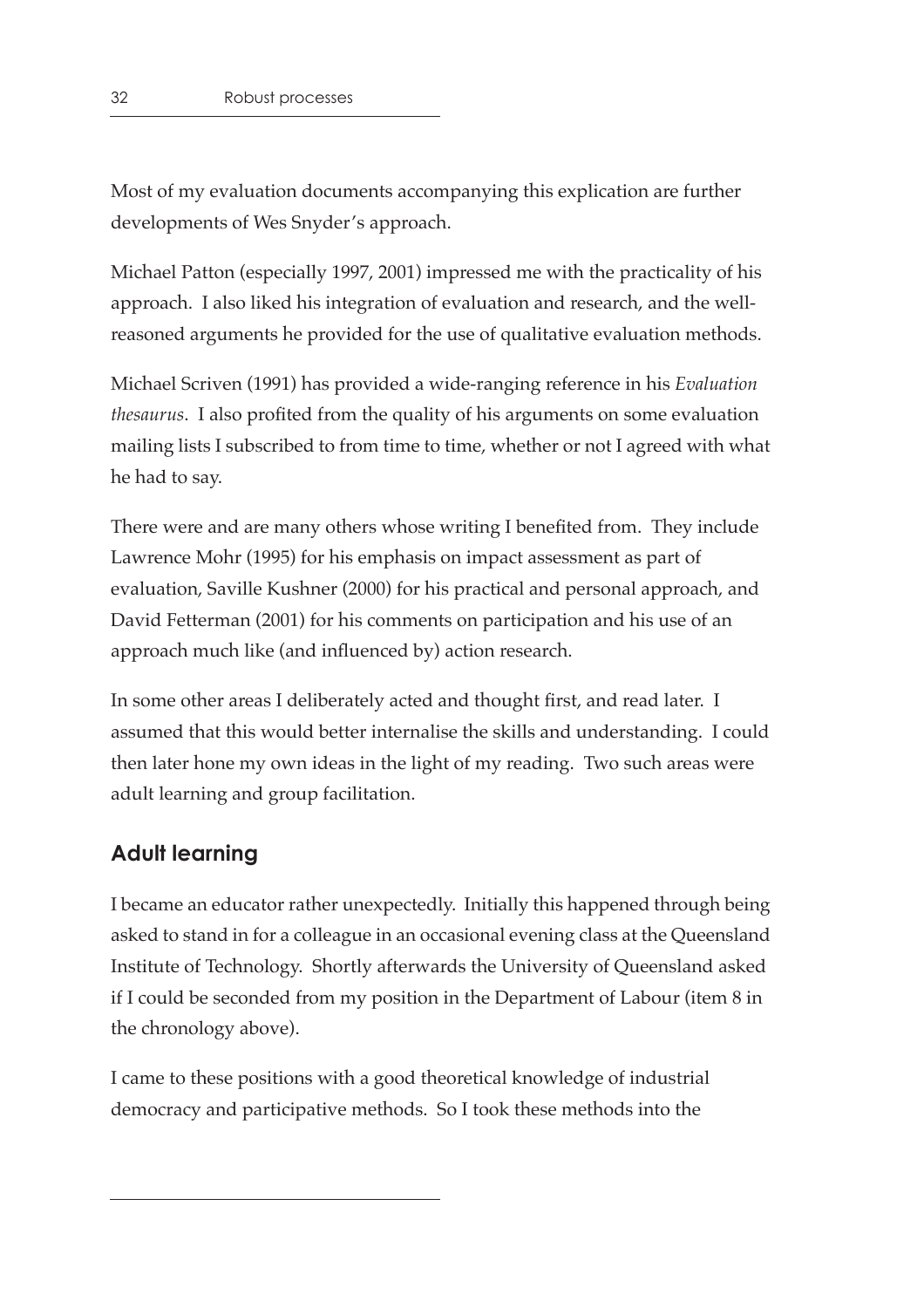classroom and experimented with them until they worked well. This took some years to achieve. (I will later discuss this experience in more detail.)

By the time I turned to the literature I was conducting highly-involving classes which most participants liked and valued. In most of the reading which I did after this there were few surprises. That said, there were authors whom I found strongly affirming of what I was doing, and who enabled some fine-tuning of my understanding. A few stand out.

Malcolm Knowles was regarded as the leading writer in the field. So I turned to his work first (especially Knowles, 1975, 1978). For the most part this enabled me to learn a language in which to talk about what I was by then doing.

The work of David Boud and his colleagues also drew my attention because of his emphasis on egalitarian methods. In Boud (1988, though I may initially have read an earlier edition) I learned that classroom autonomy was often achieved only with difficulty. My experience was certainly similar.

Later still I came across the approach of Stephen Brookfield (especially 1990), his more carefully argued writing, and his emphasis on the style and skills of the educator. By then I had decided for myself, in agreement with Brookfield, that facilitation skills are a very important part of the educator's competencies.

#### **Group facilitation**

When I attempted to introduce the principles of industrial democracy into the classroom I found that there was initial anxiety which I interpreted as "resistance". (I return to this issue later.) As I experimented with ways of offering class members real choice in the level of democracy I found that the results were influenced by my behaviour. How I engaged with the class members was important. So was how I helped *them* engage with the decisions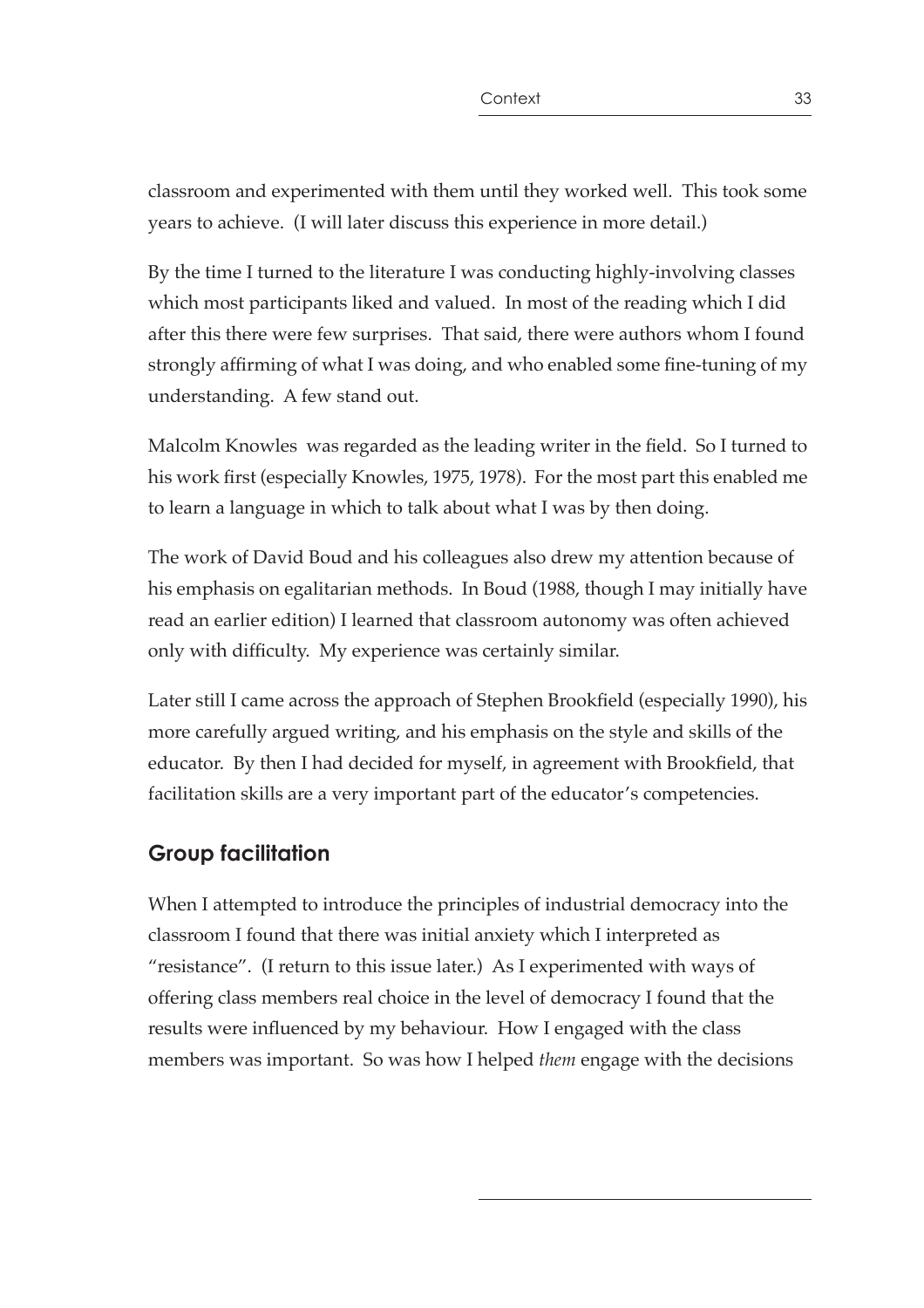they were making. In these early years as an educator I learned facilitation by trial and error.

Apart from that, much of what I now understand about facilitation I learned from colleagues. Hollis Peter each year organised an annual 9- or 10-day intensive workshop which made much use of group work. There I co-facilitated groups with such skilled facilitators as Hollis, his wife Salli, Cliff Bunning, Dexter Dunphy, Ken Gilbert and many others. Since then I've worked with too many skilled people to mention them all. Some, however, deserve special mention: Keithia Wilson, Alf Lizzio, Elinor Drake, David Napoli and — more recently — Karyn Healy.

Above all, what I took from this experience is that different facilitators achieve results in different ways. Individual differences matter. However, all of the facilitators whom I regarded as effective had one thing in common. They gave more attention to the process than to the content.

With the preceding sections as background I can now sketch in the assumptions and orientation I take with me into the work I do in education, change and research.

## **Assumptions and orientation**

#### **Systems thinking**

Like most of the action researchers I've met I mistrust reductionist thinking. I believe that causal models are overused, including in situations they don't fit well. Many of the situations where I work are complex. In groups, organisations and communities it is hazardous to assume that I can understand the whole by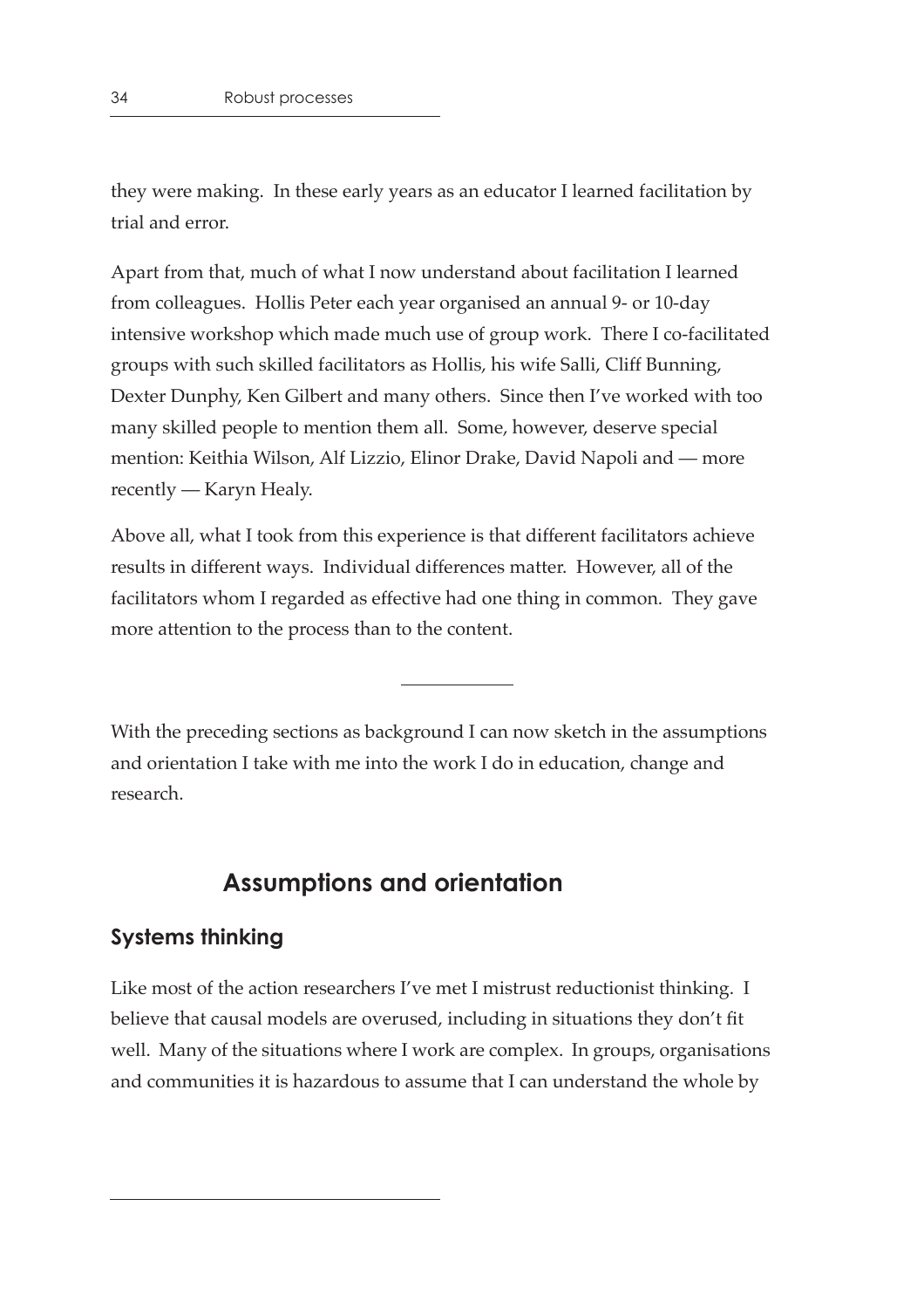studying only the pieces. It is less dangerous to assume that almost everything affects almost everything else.

## **Multiple approaches**

I have learned that there are multiple ways of doing most things. My style and preferences are different to those of most of the facilitators I've worked with. For example, on the Myers-Briggs Type Indicator (Myers and McCaulley, 1985) I have an INTP<sup>9</sup> preference. The commonest score for consultants I know who do similar work is  $ENFP<sup>10</sup>$  If I were to try to do things as most of my colleagues do I believe I would be less effective.

As a corollary I assume it is appropriate that other people — such as the people in my classes and the clients in my consulting work — will benefit from being encouraged to find their own way. In many practical situations, believing in "one right way" can be very limiting.

# **Theories are simplifications**

Similarly, I assume that useful theories are mostly convenient simplifications. For any complex situation, multiple simplifications are possible. In most instances, to subscribe to many theories is safer than subscribing to only one. Further, some scepticism about theories is warranted.

# **Rigour and relevance are both of value ...**

My early training encouraged me to value rigour. From my practitioner work I learned to value relevance. I now seek to combine the two, achieving as much of each as I can.

<sup>9.</sup> Introvert intuitive thinking perceptive: a theorist and academic.

<sup>10.</sup> Extravert intuitive feeling perceptive: creative and people-oriented practitioners.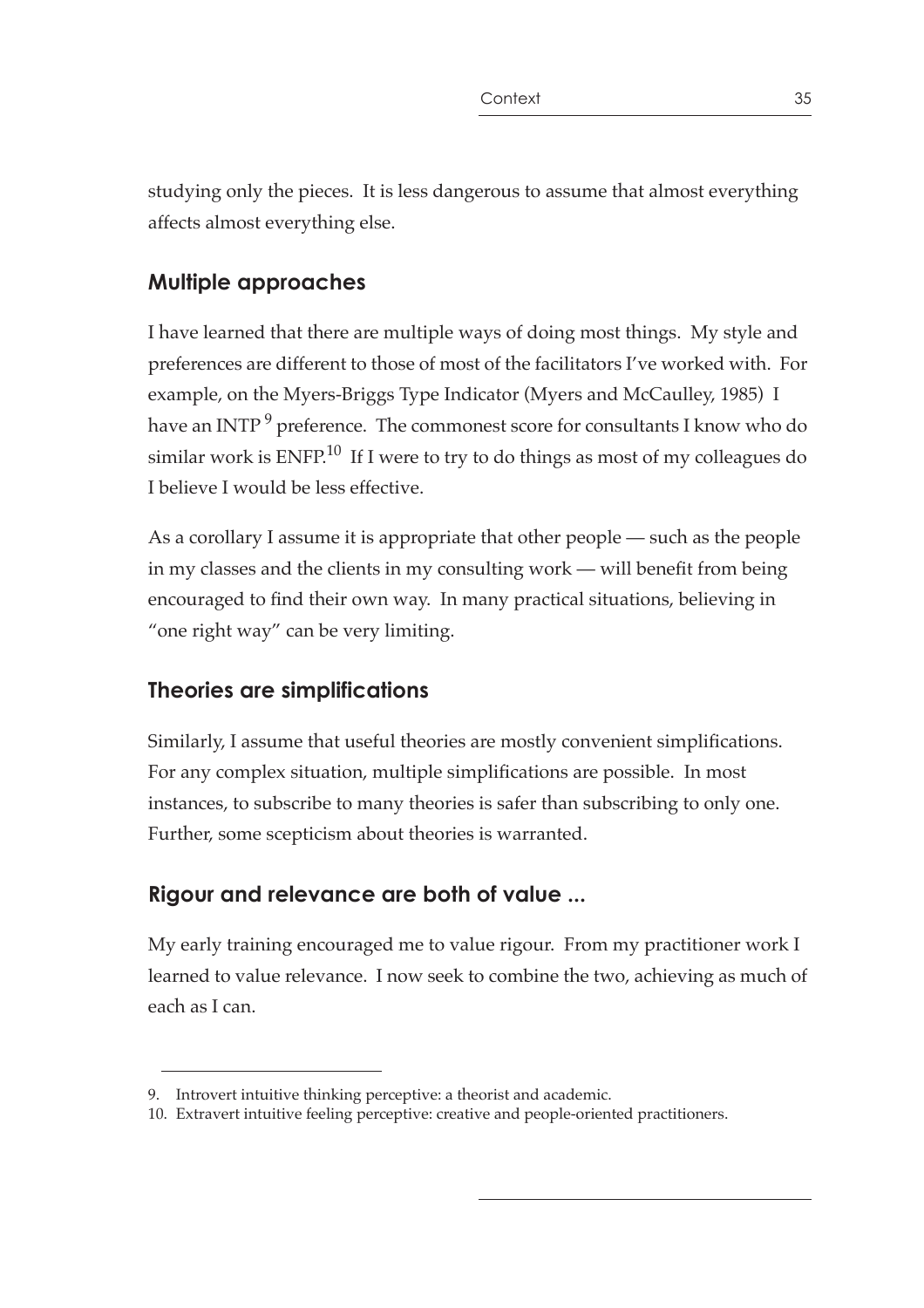#### **... as are scepticism and open-mindedness**

Similarly, a natural inclination to scepticism was further developed through my studies (see chronology, items 2, 6 and 7). Practitioner work, on the other hand, seems often to require open-mindedness. I seek now to be sceptical about my own ideas and open to the ideas of others. I don't always find this easy.

#### **Praxis: integrated theory and practice**

During my undergraduate studies I was encouraged to believe that the most important conceptual challenges were in pure research — curiosity-motivated research. This suited my interest in and inclination towards theory. Second rate intellects, I was assured, did the applied work, because theory leads practice.

Then (by accident) I became a practitioner. I found instead that applied situations often exhibited more complexity than those I had previously studied. In many of the fields where I work, I believe that in fact practice leads theory. Applied theoretical issues are often more challenging. I now value "praxis": theory and practice integrated rather than separated.

The written word deals more easily with theory than with practice. Though I address both, as praxis, you will be able to see my theories expressed on the page. My facilitation is something you can only guess at, from the process descriptions I provide. I invite you to keep in mind that your understanding of my facilitation skills can at best be only dimly glimpsed here.

#### **Simple processes**

From my classroom work I have learned the value of simple processes (chronology, item 11). They are more accessible to novices. I have found that such processes will often serve my purpose well too. They leave more of my attention free to watch for surprises and the like. I now prefer simple processes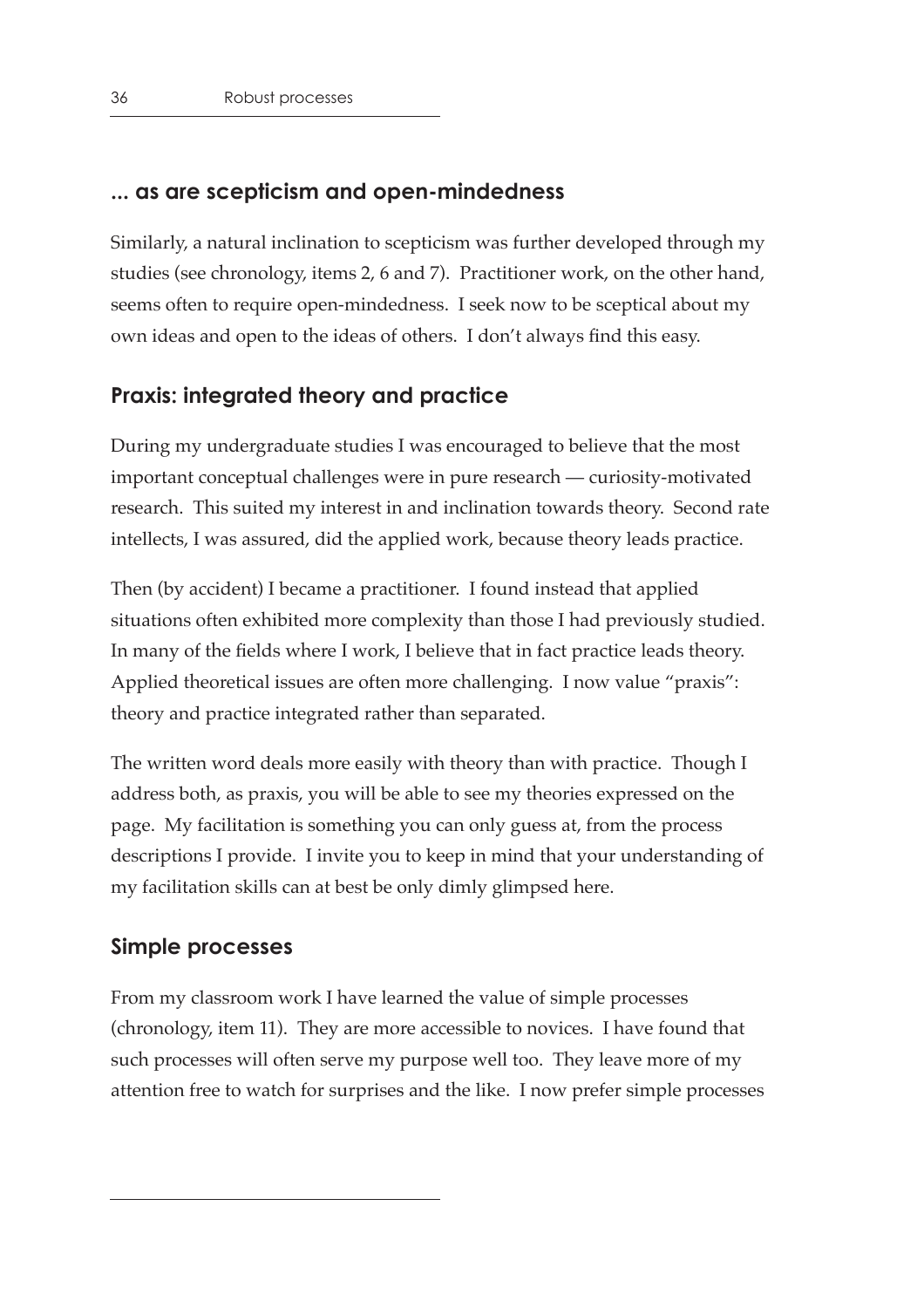when they will do the task. I usually aim to use the simplest processes and the simplest technology that will achieve the desired goals.

## **Autonomy**

I have learned that I have a high preference for autonomy. As a corollary I have tried to extend the same autonomy to those I work with. In my work and especially in the classroom (chronology item 11) this has seemed to enhance the learning — and eventually the satisfaction — of the participants. The result has been a strong interest in participation and democracy.

# **A small tribe species**

To my work I also bring various assumptions about the nature of people and social systems. Important among these are assumptions about our evolutionary history and its influence on who we are. I think we are the outcome of a long evolution in small tribes (Dunbar, 1993) as a social species with a long period of dependency and therefore enculturation. Our memes (our enculturated beliefs: Dawkins, 1989) interact with our genes in shaping who we are.

The preceding paragraphs are an indication of the preferences and assumptions I bring to the work that I do, including this explication. They are, if you like, some of the biases that characterise my thinking and my practice. Knowing them, you are now better able to take my orientation into account as you read the chapters that follow.

There is a further set of assumptions I also wish to make explicit. These are the assumptions to do with ontology and epistemology. The next chapter deals with them.